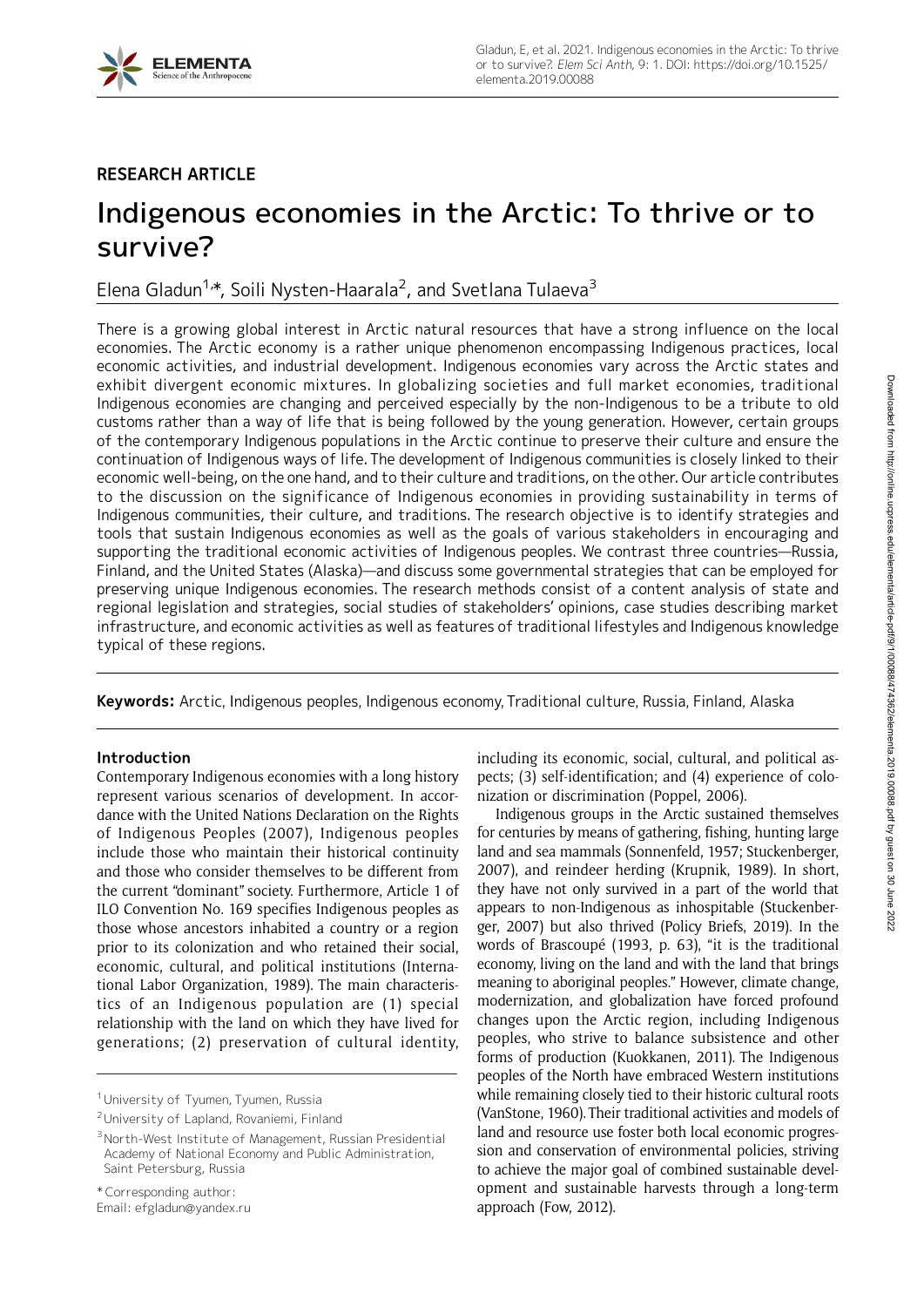Global markets have affected and transformed Indigenous economies across the world. Indigenous communities are under increasing pressure to conform to a global market economy in the form of profit-driven activities such as logging, mining, hydropower, and oil and gas. Today's Indigenous economies demonstrate a continuum where priorities are sliding from market (fully monetized) to subsistence (nonmonetized) activities. This sliding was captured schematically in the following work: "A Conceptual Framework of Arctic Economies for Policy-making, Research, and Practice" (Larsen et al., 2019). The framework allows one to visualize the push and pull among various factors affecting Arctic economies. Between these theoretic ideas lie mixed economies that combine both monetized and partially monetized aspects of economic development. It is this conscious prioritization of monetary and nonmonetary features that Indigenous communities strive to balance and sustain.

The objective of this article is to explicate the various types of Indigenous economies on the continuum between subsistence and market across three Arctic countries—Russia, Finland, and the United States (Alaska). We aim to identify strategies of developing Indigenous economies and the approaches that various stakeholders use to balance the for-profit and nonprofit goals of Indigenous communities' economic activity. The core idea is to demonstrate that some features of Indigenous economies are a crucial part of Indigenous culture and help sustain the traditional way of life and interaction with the market economy in a changing environment. In other words, we discuss the interaction between culture and economy.

As the methods of our research, we employed context analysis of Russian, American, and Finnish legislation and strategies, case studies, and contextual interviews with representatives of governments and Indigenous communities.

## Theoretical approaches to Indigenous economies and methodology of the research

Indigenous economies refer to the traditional and local structures of Indigenous peoples. These structures may include a variety of land- and marine-based, small-scale economic activities and practices as well as sustainable resource management (Kuokkanen, 2011). Indigenous economies are difficult to define because of their uniqueness and diversity; there is no definition that applies to all. Although it is difficult to define a single structure, we can assume that Indigenous economies are a combination of organized communal, family, and individual activities of aboriginal peoples living on their traditional land and aiming to satisfy their need to lead a traditional way of life, including consumption needs, in a modern world that is increasingly imposing on the Arctic. In general, the Indigenous economy includes vital economic, social, cultural, and spiritual dimensions.

The recent Arctic Human Development Report describes Indigenous communities as ones that maintain subsistence production within traditional social structures, exploit new economic opportunities, and create increasingly complex socioeconomic dynamics (Poppel and Kruse, 2010; Larsen and Fondahl, 2015). The key principles of Indigenous economies that differentiate them from other economic models are subsistence, environmental awareness, that is, awareness of the consequences of their activities (Nath, 2009), and rational use of natural resources as a proven and historical way to survive in harsh Arctic conditions with limited nature's capacity as compared to lower latitudes (Lavrillier and Gabyshev, 2017). Furthermore, reciprocity is defined as reflection on land-based worldviews founded on active recognition of kinship relations that extend beyond the human domain (Kuokkanen, 2006; Lasimbang, 2008). Indigenous economies are contingent upon a stable and continuous relationship between the human and natural worlds (Kuokkanen, 2011), a crucial link existing between Indigenous economies and Indigenous traditional knowledge. Indigenous knowledge and practices have historically been an integral part of Indigenous economies that reflect their social, economic, and environmental values and aspirations. Hunn (1999) notes that Indigenous or traditional ecological knowledge "is a consequence of subsistence-based production." Indigenous peoples continue to rely on their traditional practices and sustainable use of renewable resources although this dependence occasionally puts them at risk of being adversely affected by industrial activities and market effects.

Several main characteristics of the economic activities of Indigenous peoples can be identified. The first one is the peoples' ability to adapt to and thrive in environmental conditions that many, who are not Indigenous, would find exceedingly challenging. The specific economic activities that have resulted from this relationship are reindeer herding, fishing, gathering, and hunting.

Second, Indigenous economies are tied to their specific territories. Reindeer herders, for instance, have wandered along their routes for many centuries, and some Indigenous peoples continue to fish and hunt in the areas of their ancestors (Novikova, 2013).

The third characteristic is the rootedness of economic activity in the social norms and perceptions of Indigenous peoples. Today, these perceptions may be a mixture of Western and Indigenous rules and values (Bunikowski, 2015), but certain social norms still govern the existence of Indigenous peoples, and their economic activities have prevailed over the centuries (Gladun and Zakharova, 2020). The use of natural resources in economic activities is closely related to the traditional ideas of Indigenous peoples about nature (Stammler, 2005).

Fourth, a typical feature of Indigenous economies is their connection with certain forms of social organization. As a rule, the main economic unit of an Indigenous population is the extended family or community. This social structure is often maintained in a transition toward market relations (Stammler, 2005; BurnSilver et al., 2016).

The fifth feature is the use of Indigenous peoples' specific knowledge in conducting business activities. This includes knowledge of wildlife migration routes, local climatic conditions, hunting and fishing, processing collected resources, adapting to natural disasters, and so on. The traditional knowledge is associated not only with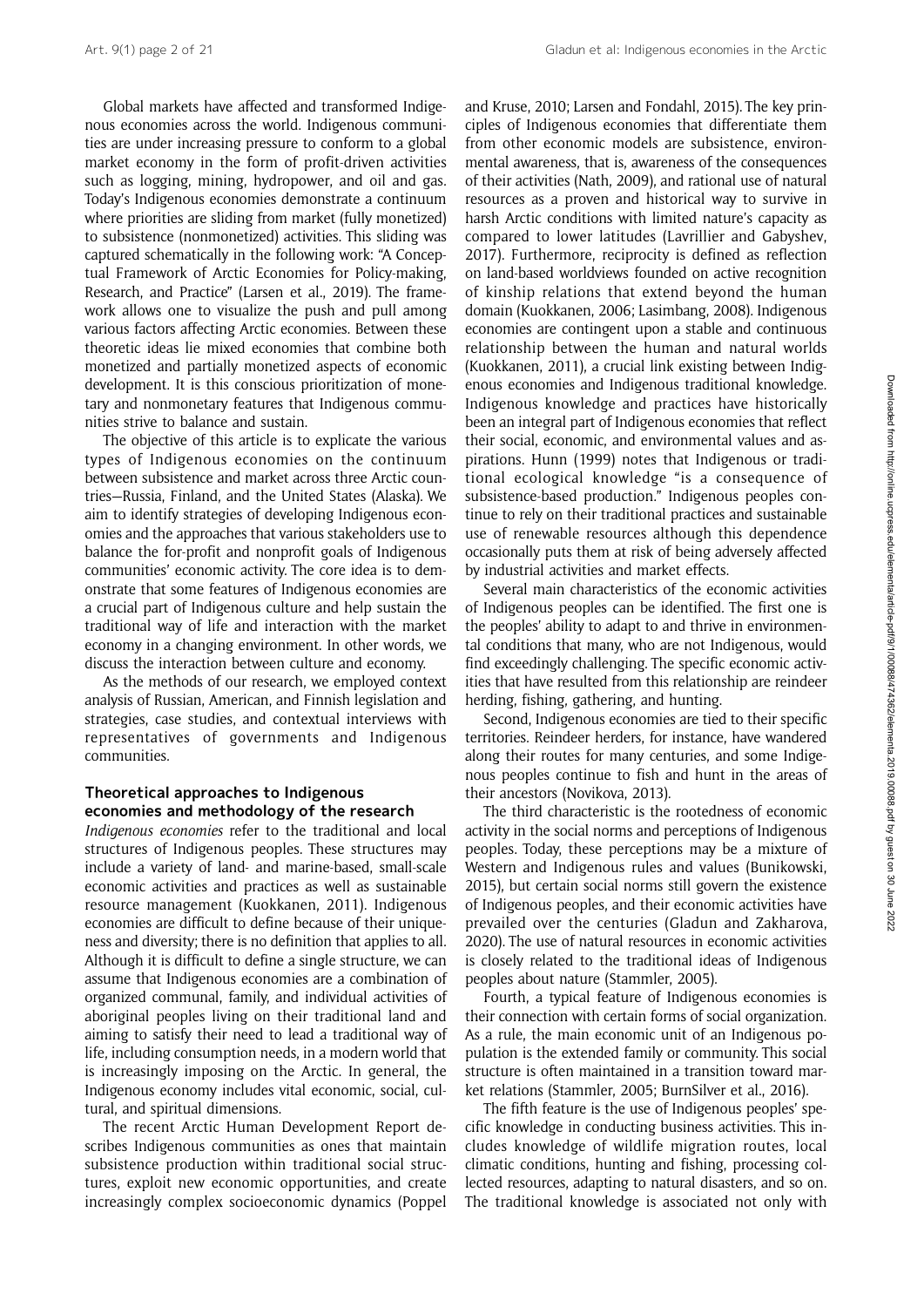practical skills but also with folklore legends (Martynova and Novikova, 2011).

The sixth typical trait is linked with the culture and life of Indigenous peoples. Their economic activities are closely intertwined with their language, folklore, way of life, and crafts (Poppel, 2006). Therefore, the preservation of the traditional economic activities of Indigenous peoples is directly associated with the preservation of their culture. Even when they are related to new types of economic activity instead of traditional ones, cultural aspects continue to play a key role and influence decisions. For example, ecological and ethnographic tourism by others than Indigenous that increases on the lands of Indigenous peoples is only possible by exploiting the elements of Indigenous culture, whereas tourism based on companies owned by Indigenous presents the links between culture and a way of life that combines historical connections with a conscious acknowledgment of modernizing and preserving the culture into the future.

In our article, we discuss various types of Indigenous economies. Generally, economists distinguish three main types: subsistence, redistribution, and market economies (Stigler, 1941; Polanyi and Maclver, 1944). We use the concept of market economy to refer to market-based relations where goods and services are monetized. The concept has been applied as the opposite of planned economy, where production is centrally planned, prices centrally set, and goods are distributed by the state. Based on this classification, we have identified three main types of Indigenous economies: subsistence economy, state-supported economy, and market relations. The first case is a situation where Indigenous people live mainly by the products of their households and use of natural resources (hunting, gathering, reindeer herding, and fishing; Poppel, 2006; Larsen and Huskey, 2015). In a state-supported economy, Indigenous communities' lives are considerably influenced by governmental subsidies and target programs (Filant, 2017), although this support should be understood to exist on a continuum. Finally, a market economy presupposes the successful inclusion of Indigenous people in market relations where their main income derives from the sale of their products on the market (Stammler, 2005).

Subsistence is the intrinsic value of Indigenous economy, identified both as an economic and a social system, encompassing various spheres of life that often are inseparable from one another. It means that at the center of traditional Indigenous economic activity is not competition or the exchange of products and services for profit but the sustenance of individuals, families, and the community. The surplus is shared at numerous festivals and ceremonies that maintain the social cohesion of the community but also bring prestige to those who give and share their wealth (Kuokkanen, 2011). Although a subsistence economy that is not dependent on any market or monetized features more than likely does not exist today, the aspiration continues to play a significant economic, social, and cultural role in many Indigenous communities. According to various estimates, subsistence economy accounts for 30%–80% of all production and income in many northern Indigenous communities (Wolfe and

Walker, 1987; Langdon, 1991; Elias, 1995; Elias, 1997; Dinero, 2003).

The progress of economic development in the Arctic and the related Western influence on Indigenous structures have significantly altered the traditionally sustainable practices of the Arctic's Indigenous peoples (Sonnenfeld, 1957; Fow, 2012). Numerous studies demonstrate that Indigenous subsistence economies have been intertwined with market economy based on wage-labor relations for a long time (Sonnenfeld, 1957; Hosmer, 1999; Dinero, 2003; Meeks, 2003; O'Neill, 2005).

The involvement of Indigenous peoples in market relations means that they begin to extract natural resources and harvest products mainly for sale. As a rule, Indigenous peoples sell traditionally made products (fish, venison, antlers, meat, and skins of wild animals) both locally and internationally, depending on country. The least developed area of Indigenous economy is ethnological or ecological tourism. In addition, Indigenous people can be employed by companies and receive a regular salary which is usually used for motor boats, all terrain vehicles (ATVs), satellite phones, fish and meat processing equipment, and fuel. However, in many cases, Indigenous people have difficulty entering the market. Often, they live in less accessible areas where market infrastructure is undeveloped. Their products are not competitive with those of large companies. They don't have enough resources to turn their system into a market economy and lack the necessary knowledge and skills to organize their enterprises or get jobs for which they qualify. Finally, the complicated relationship between Indigenous peoples and market relations can be problematic in that full employment can remove and distract one from a traditional way of life (Huskey, 2005; Larsen and Huskey, 2015).

In the back-and-forth transition between subsistence and market relations, Indigenous people are often supported by their governments. Public authorities develop programs aimed at supporting Indigenous communities, pay subsidies, pass laws that ensure the rights of Indigenous people to their land or give them certain preferences, and develop market infrastructure. Sometimes, public authorities redistribute the resources they receive to support the most vulnerable communities. However, in some circumstances, governmental support may increase the dependence of Indigenous peoples on more powerful external factors, for instance, authorities and corporations (Huskey, 2005).

To date, many Arctic Indigenous economies are defined as mixed economies, characterized by subsistence, commodity production, wage labor, transfers (social assistance, unemployment insurance, welfare, pensions, and other statutory or fiduciary payments), and enterprise (Van-Stone, 1960; Kuokkanen, 2011; BurnSilver et al., 2016). Mixed economies have three components: (1) households engaged in market exchange, (2) subsistence activities, and (3) culturally embedded social relationships sustained by flows of food and other resources from nature (Burn-Silver et al., 2016).

Usher (1998) comments on the northern mixed economy, describing it as follows: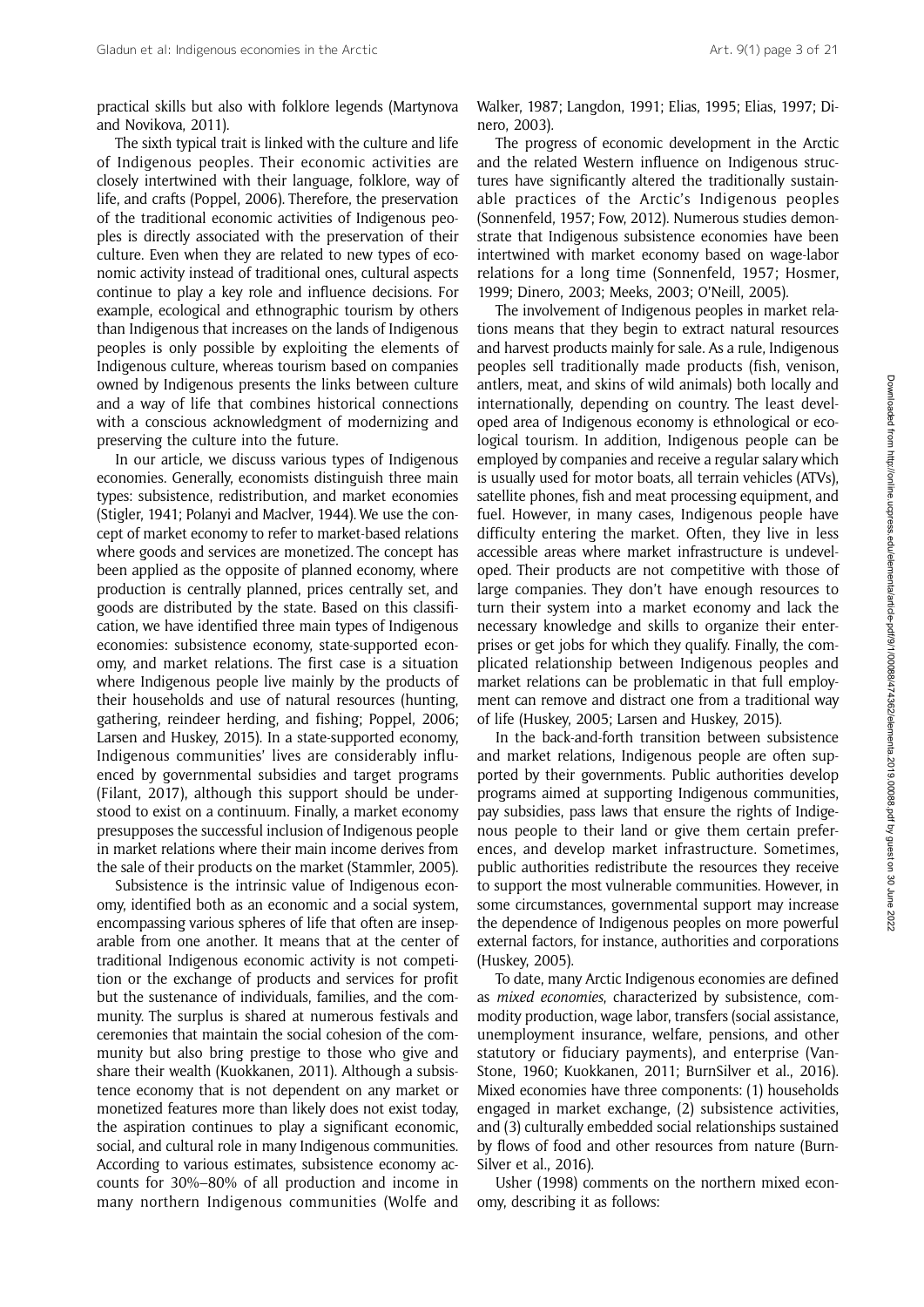Art. 9(1) page 4 of 21 Gladun et al: Indigenous economies in the Arctic

The two modes of production in the North today are the domestic and the capitalist. The capitalist mode has been superimposed on the pre-existing domestic mode, but the latter survives in a modified form. The two coexist not as isolated, unconnected enclaves, but rather as interrelated parts of a larger social formation, that of industrial capitalism on the frontier.

Another characteristic of mixed economies is that cash is often considered as the means to purchase materials and equipment (Fienup-Riordan, 1986; Elias, 1995; Pickering, 2000). Therefore, Arctic Indigenous economies lie on a sliding scale between a market and traditional subsistence. We present three examples of economies found in Russia, Alaska, and Finland, demonstrating different adjustments to changing economic, social, and political circumstances.

Our research was based on qualitative methodology (Kvale, 1996), and its main research strategy was based on case study. We selected three main cases: Sámi in Finland, Nenets in Yamal (Russia), and Alaskan Native communities (United States). The three cases represent different ways, strategies, and consequences of Indigenous economy development. The main research methods were semistructured interviews, analysis of documents, and observation in Indigenous settlements. We conducted interviews with Indigenous peoples, state authorities, experts of research centers, and representatives of nongovernmental organizations (NGOs) of Indigenous peoples. All the interviews were transcribed and analyzed through thematic and axial coding (Kvale, 1996). The research encompassed context analysis of national laws granting rights to Indigenous peoples, governmental target programs aimed at supporting Indigenous communities, and NGO documents dealing with the rights and activities of Indigenous peoples. The main focus in our cross-disciplinary research was on the following topics: the special features of Indigenous people' life, the role of governmental support programs, the impact of market relations on the traditional way of life, and the opportunities for participation in market relations. Based on the collected materials, the main economic strategies of the Indigenous populations were reconstructed, and their impact on Indigenous culture and the traditional way of life was described.

## Russia's case (Yamal)

According to Russian legislation, Indigenous peoples are the peoples living in the territories of their traditional habitat and preserving their traditional way of life, nature management, and crafts, numbering in the Russian Federation (1999) less than 50,000 people and identifying themselves as independent ethnic communities. Being officially termed small-numbered Indigenous peoples of the North, Siberia and the Far East, their status needs to be approved by the Russian Government. Once enrolled into the official list, Indigenous communities get additional rights and protection from the governments of different levels. The right of Indigenous peoples to maintain their

traditional way of life is protected by the Russian Constitution and federal laws. In accordance with Russian legislation, Indigenous peoples are allocated territories for traditional economic activities (Russian Federation, 1999, 2000). Additionally, various programs aimed at Indigenous communities' development are enacted by the federal and regional authorities, though some of the programs of the period 1990–2000 are a dead letter and not fully implemented due to lack of money. The main objectives pursued by state programs to increase the sustainability of Indigenous communities are related to the preservation of Indigenous culture, cultural heritage, language, and cultural values. Indigenous economy and traditional livelihoods are considered subordinate to traditional culture (Russian Federation, 2009).

Yamalo-Nenets Autonomous Okrug (YaNAO), or Yamal, is an active Indigenous location in Western Siberia and home to the largest group of Indigenous peoples, the Nenets, numbering approximately 29,000 or 6% of the total population of the Okrug. More than 19,000 of them are employed in traditional economies, which is 41.0% of the total number of Indigenous people or 3.6% of the total number of people in the YaNAO (2018). The Nenets have long been nomadic and engaged in traditional economic activities: reindeer husbandry, fishing, and hunting. In the Soviet era, the government made efforts to change their nomadic life and to establish collective farms for reindeer herding. However, due to long distances and the inaccessibility of the territories, the Soviet government was unable to take full control over the reindeer herders in Yamal. This allowed a significant number of Yamal Nenets to sustain nomadic reindeer herding as a historically and culturally important economy in the region. The largest reindeer population in Russia has been preserved in Yamal. Reindeer husbandry on the Yamal Peninsula currently exists in two forms: (1) reindeer husbandry state farms based on Soviet reindeer husbandry enterprises and (2) family/clan communities, which is more typical to date. In 2018, the number of reindeer in Yamal was more than 700,000, and only 44% of them belonged to stateowned farms (Filant, 2016, 2017).

Since 1990, reindeer husbandry has gradually entered market relations. This has resulted in a partial transition to a market economy, with profiting as the principal goal. The main income of reindeer herders comes from the sale of meat and antlers, which is not always commercially viable and demands extensive government support. The biggest producer of the Okrug—open joint-stock company "The Yamal Reindeer"—is engaged in the processing and trading of reindeer products. Advanced market relations have contributed to modern technology spreading through the tundra: Reindeer herders actively use satellite phones, computers, snowmobiles, motor boats, and power generators. This modern equipment not only facilitates the herders' existence on the tundra but also requires additional funds (Filant, 2016; Detter, 2017a, 2017b).

At the same time, further development of reindeer husbandry in the Okrug is jeopardized by lacking market infrastructure. The demand for venison in Russian regions is modest, and reindeer herders have difficulty selling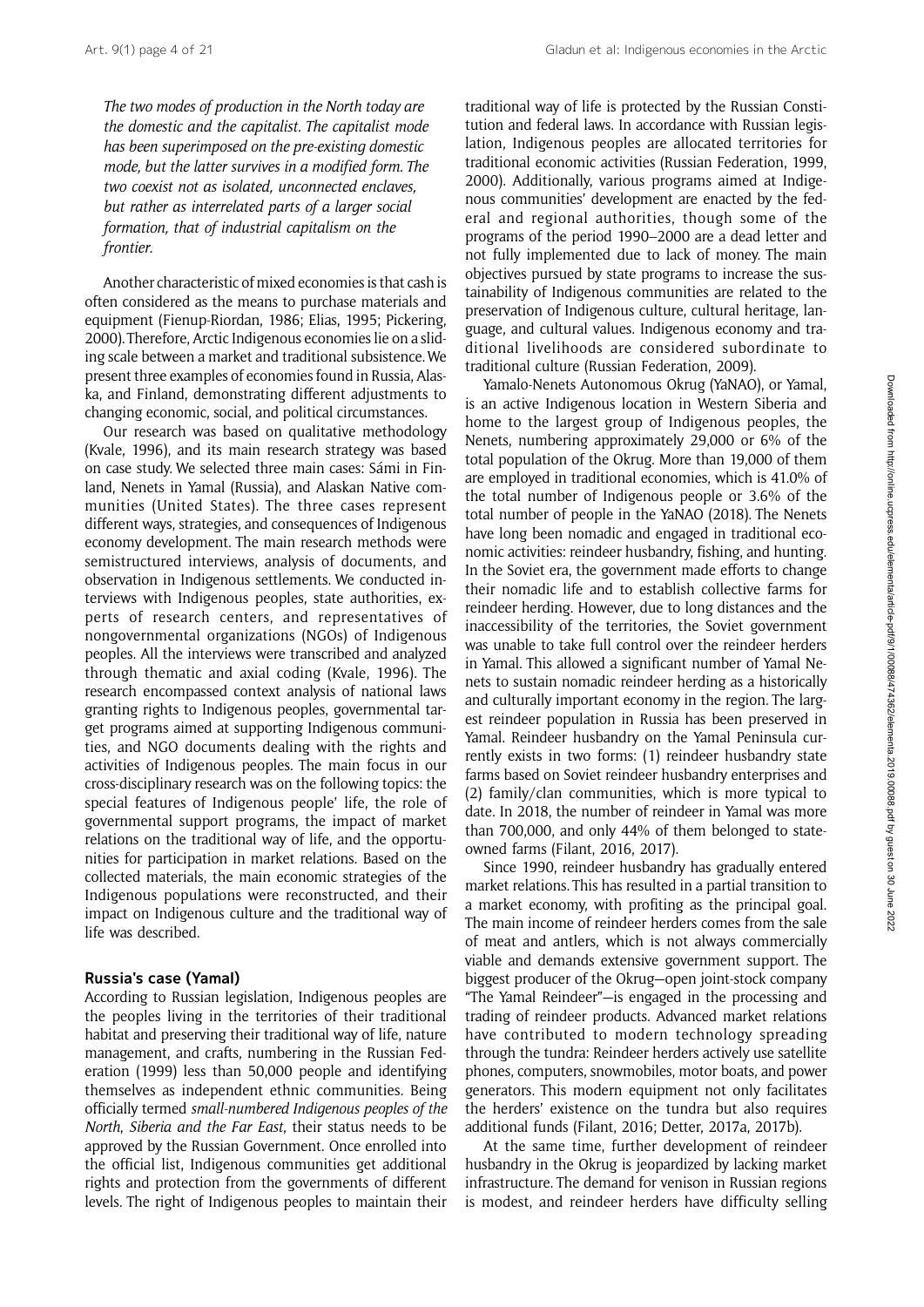their products. The largest enterprise processing reindeer herding products in the area is Indigenous-owned and occupies a monopoly position. Accordingly, it can impose its conditions on reindeer herders. A significant obstacle is the inaccessibility of the territories and deficient transportation logistics. Reindeer herders also lack the money to commercialize their farms, for example, to purchase refrigerators and processing equipment for venison, as the venison is primarily meant for fulfilling their families' needs (Kibenko et al., 2017).

In this regard, governmental support for reindeer husbandry remains crucially important. There are several basic instruments of this support. To begin with, the government subsidizes the whole industry, covering more than half of the costs of the municipal enterprise that processes reindeer herding products—"The Yamal Reindeer" (Detter, 2017a). Factorii on the tundra are established with public funding providing reindeer herders with some necessary goods.1 Reindeer husbandry farms also receive annual subsidies for their activities. In 2018, the sector was subsidized by more than 100,000 rubles (or 1,500 dollars) per ton of harvested products. The regional law "On Reindeer Herding" (Russian Federation, 2016) provides reindeer herders with additional social guarantees and family support. In the framework of acting regional legislation, reindeer herders and their families are eligible to receive 2,000 rubles (30 dollars) per month in social support, as well as 6,000 rubles (95 dollars) for each child under 8 years of age (Zuev, 2015; Detter, 2017a). Also, a regional target program is enacted with an aim to support Indigenous peoples in the Okrug, focusing on the preservation of traditional economic activities. The program allocates funds for purchasing necessary equipment for Indigenous peoples (satellite phones, electric generators, snowmobiles, motorboats, fuel and lubricants, etc.), training, and recreation for children. The distribution of funds in the Okrug is an application-based process administered by the Okrug's public authorities. In this way, the Okrug's government subsidizes further development of reindeer husbandry in the area and provides material support to reindeer herders. However, reindeer herders themselves do not consider the governmental support significant. Most of them would conclude that they rely primarily on themselves and their relatives: "They told us all the time: the government gives you this, the state gives you that. Why should we say that? We can only rely on ourselves. The government gives us nothing. It doesn't help."<sup>2</sup> Interestingly, representatives of public authorities also anticipate the risks of giving excessive assistance to reindeer herders: "If reindeer herders are given money, it could

result in dependency which may lead to a certain imbalance, people could forget their traditions and customs. The main thing is to preserve our traditional way of life."<sup>3</sup>

Another source of funding and material assistance received by reindeer herders in their transition to market economy is the support given by oil and gas companies (Tysiachniouk and Tulaeva, 2017; Tulaeva and Nysten-Haarala, 2019). The arrival of oil and gas corporations and the acquisition of agricultural land for industrial purposes are accompanied by infrastructural development and additional material assistance (Tysiachniouk et al., 2018). There are several basic forms of benefits to be obtained from oil companies. The first is the construction of infrastructure that is needed and provided by the companies and can also be used by the local residents. Thus, the development of oil and gas production in the Yamal region has contributed to the construction of railways and improved the accessibility of certain areas. Second, social partnerships are created between the companies and public authorities purporting to offset the costs of industrial development in the territory and to demonstrate the social responsibility of the companies. As a rule, under such agreements, companies allocate funds for social infrastructure in the region. In the YaNAO, these agreements have been created between the Okrug, local authorities, and companies. The funds are distributed by public authorities to support the local communities, including the Indigenous peoples. With some proceeds going to the construction of social infrastructure, others are spent on the purchase of necessary equipment: "They do not conclude an agreement directly with reindeer herders. Only with public bodies. They build villages, schools, kindergartens, and gyms. Via the authorities they give money to buy gasoline, power plants, and awning tent products."<sup>4</sup> Also, if Indigenous land is seized for industrial purposes, companies must pay compensation to Indigenous peoples. In the YaNAO, however, private reindeer herders do not have land legally assigned to them and therefore cannot claim compensation: "Lands do not belong to private traders anywhere. They are between heaven and earth." <sup>5</sup> In the Okrug, compensations are received only by state reindeer husbandry farms with officially registered lands. The received compensations are used by the farms to purchase reindeer, to pay reindeer herders, and to buy necessary equipment. However, it is not possible to compensate Indigenous peoples for the damage caused by oil companies. Oil and gas extraction leads to a significant reduction of reindeer herding pastures, and environmental pollution from industrial activities damages traditional nature management. Moreover, the presence of oil and gas companies is the reason for social tension and deteriorating Indige-

nous integrity and culture.<br>1. Historically, factorii were built on the Yamal Peninsula as trading houses. Today, factorii in the Yamalo-Nenets Autonomous Okrug (YaNAO) are used as centers to sell consumer goods, products, and fuel to Indigenous communities leading a traditional lifestyle, as well as to ensure communication and to inform the tundra people about decisions made by authorities.

<sup>2.</sup> Interview with a reindeer herder, Seeyahinskaya tundra, Yamal, Russia, 2017.

<sup>3.</sup> Interview with a representative of the YaNAO, Yamal, Russia, 2017.

<sup>4.</sup> Interview with a representative of Okrug authorities, Salekhard, Yamal, Russia, 2017.

<sup>5.</sup> Interview with a head of the reindeer herding community, YaNAO (Yamal, Russia), 2017.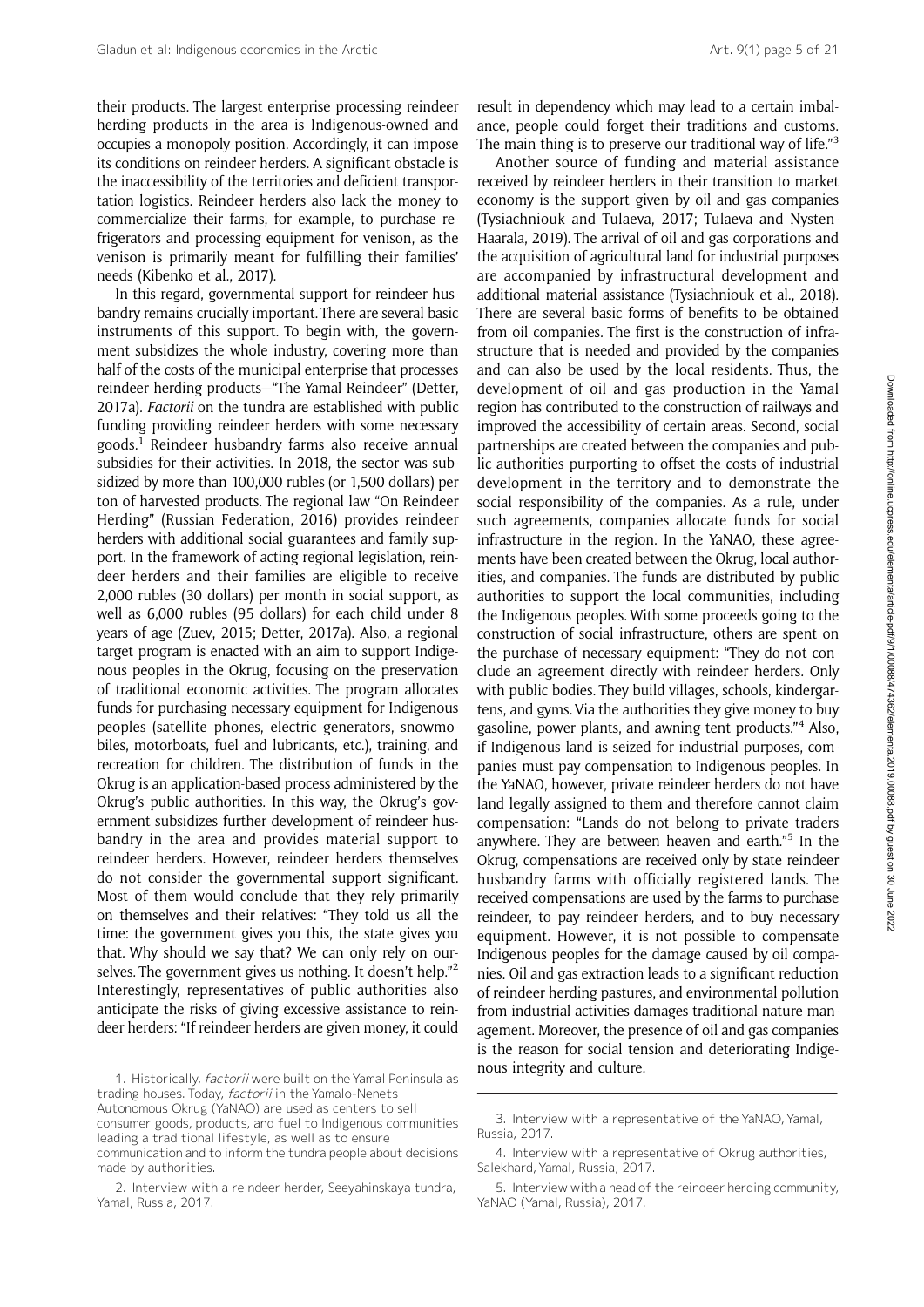Thus, at present, the economic activity of the Indigenous peoples of the Yamal Peninsula takes place in several economic regimes, and subsistent farming still plays an important role in the life of reindeer herders. Reindeer husbandry, fishing, and hunting provide them with food, clothing, and vehicles. The inclusion of reindeer husbandry in the market is rather difficult because of a lack of financial resources and market infrastructure. The government subsidizes the development of reindeer husbandry in the Okrug, the funds partially coming from companies. However, this support is not sufficient and the standard of living of reindeer herders remains extremely low. According to research done by experts of the Arctic Research Center (Salekhard), the average reindeer herding family, consisting of two adults and three children, lives on 814,000 rubles (11,350 euros) per year. The structure of the expenses of such a family is as follows: A third is spent on food, a third on the acquisition and maintenance of equipment, and a third on other needs. Meanwhile, the main expenses of reindeer herders are related to equipment purchases, fuel, and clothing. The revenues of an average reindeer herder family come from several sources: selling venison (about 45% of income), selling antlers (25% of income), and receiving social assistance and subsidies (30% of income). If there are pensioners in the family, then the share of social assistance will increase (Detter, 2017a). The products of reindeer herders are increasingly commercialized. Nevertheless, the total income of reindeer herding families is on average 33% lower than the standard level in Russia. Only about 25% of nomad families have some kind of housing in the villages (Filant, 2016) and other necessary facilities. The rest do not have regular houses because they lead a nomadic life and live in tents (called "chums") in the tundra.

#### Alaska's cases

Alaska's Indigenous peoples, who are jointly called Alaska Natives, can be divided into five major groups: Aleuts, Northern Inuit (Inupiat), Southern Inuit (Yup'ik), Interior Alaskan Indians (Athabascans), and Southeast Coastal Indians (Tlingit and Haida). This grouping is based on the broad cultural and linguistic similarities of peoples living contiguously throughout the vast lands of Alaska and maintaining a traditional subsistence lifestyle of hunting, fishing, and gathering. Because of the large number of Indigenous peoples in Alaska and the variety of economic resources, a single discussion can only give a limited view of Alaskan Indigenous economy and cannot serve as a comprehensive narrative.

According to the 2014 Census update, 15.1% of Alaska's general population are Alaska Natives. Alaska's largest city, Anchorage, has the greatest proportion (12%) of Native peoples among places with over 100,000 residents (Alaska Federation of Natives, 2019), although individual rural villages can be between 70% and 95% Native.

Alaskan Natives have subsisted on whales, walrus, fish, and other biological resources for food, clothing, and even construction materials for centuries. However, with the European and American demand for whalebone (baleen) and whale oil in the 19th and early 20th centuries, depletion of many resources such as bowhead whales ensued (Shelden and Rugh, 1995). Ironically, the decrease in the demand for whalebone and whale oil has been associated with the increase in the demand for crude oil (Bockstoce and Botkin, 1980), which is the major economic force in contemporary Alaska, with more than 85% of state government revenues deriving from oil royalties. Other important elements of the contemporary Alaskan economy are seafood processing, tourism, and forestry (Knapp, 2012).

Understanding Alaska's rural, Indigenous market economies is particularly important during the period of rapid economic change caused by petroleum exploration and developments on Alaska's North Slope, which gave a significant impetus to the incorporation of the North Slope Borough itself on July 2, 1972. During the oil boom from the middle of 1970s to the early 1980s, the state administration followed an economic development policy which stimulated rapid population growth, primarily through immigration of people from outside the state to Alaska's urban centers (Goldsmith et al., 1984; Williams, 1985). Using oil revenues, the state boosted employment through capital construction projects and expanded government services, which stimulated immigration. Alaska thus became the most rapidly growing state (Mitchell, 2001). Although the state's investments during the oil boom clearly have resulted in economic benefits in many regions, it is possible that the stimulation of rapid growth in the state's population centers (Anchorage, Fairbanks, and Juneau) has had certain negative impacts on the established subsistence sector of the state's economy (Wolfe and Walker, 1987).

A milestone in the transformation of Indigenous economies was the passage of the Alaska Native Claims Settlement Act (ANCSA) in 1971 that established Alaska Native Regional Corporations as a means to govern the resources allocated to the Native Alaskan communities. The act conveyed 44 million acres of land (about 10% of the land within the state) along with USD 962.5 million to about 80,000 Alaska Natives (at least one-fourth Native ancestry). The act did not remove federal responsibility for the social and health needs of Alaska Natives. The land and cash were distributed to 12 regional corporations (and about 200 village corporations) in which eligible Natives were enrolled and given shares (Case and Voluck, 2012). Not all Native individuals or Native leaders concluded that the passage of ANCSA benefited the development of Indigenous communities in Alaska. Some believed that it extinguished aboriginal land claims in the state, whereas others have come to regard it more positively. It should also be emphasized that the above description does not do justice to Native leaders' forethought. Although the Act merely lists large sums of money and large tracts of land, it should be supplemented with the foresight these leaders who insisted upon title to land and provisions for subsistence via a variety of corporations and subsistence oversight panels (Anders, 1983; Kofinas et al., 2016).

Since that time, two layers of Indigenous economies have been evolving in Alaska. Native for-profit corporations have worked to develop their land holdings and invested their capital both within Alaska and outside the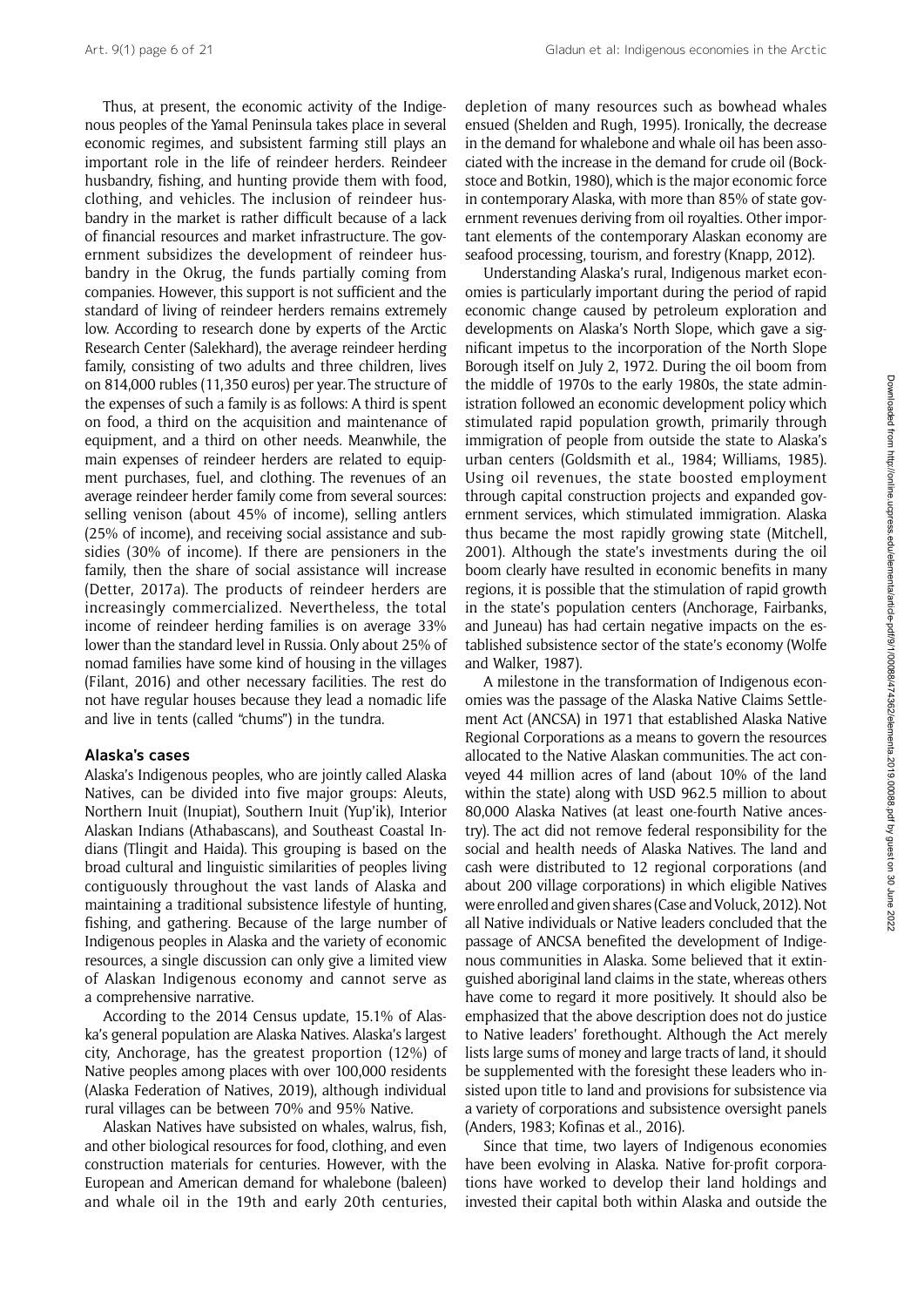state in divergent industries such as petroleum, mining, seafood, tourism, construction, finance, engineering, and transportation. Various benefits are provided for the shareholders, for example, employment opportunities, dividend payments, scholarships, cultural preservation, land management, economic development, and advocacy for Alaska Native peoples (Glomsrod et al., 2015).

Along with market development, subsistence continues to play a prominent role in these rural economies not merely by supplementing but also by complementing the market economy (Behnke, 1982; Wolfe et al., 1984; Wolfe and Walker, 1987; Huntington, 1992), creating a mixed, subsistence market economy (Wolfe, 1984; Wolfe et al., 1984; Larsen et al., 2019) that exists in Alaska and in the Canadian North (Asch, 1983; Feit, 1986; Usher, 1998).

Subsistence activities such as fishing and hunting, while often highly productive, are not oriented toward sale or accumulated profit. Rather, they are carried out to meet the self-limiting needs of families and small communities. The combination of subsistence and commercial activities, more typical of Alaskan villages, provides cash as an economic means for leading a traditional way of life. A crucial factor influencing the economic context of rural Alaska is the importance of tradition and culture, of which Nelson Island provides an example.

There are five year-round villages located on Nelson island, all of them engaged in subsistence activities and relying heavily on fish and game harvesting. The populations adhere strongly to cultural traditions and ceremonies, the seal party being one of the most important of them. The basic meaning of the seal party, even today, is to distribute meat and sustain the basic principles of subsistence economy—reciprocity between people, close connections between households, hospitality, and willingness to host one community by another (Fienup-Riordan, 1983). Some features of the mixed economy exemplify that currently, subsistence economies are gradually transforming under the market influence (Burch, 1975), but the market does not appear to impact the basic values and traditions of Indigenous peoples. Thus, on Nelson Island today, money can be given for raw materials, fresh berries, and animal skins, but all of these goods are at times given freely on ritual occasions, bartered between nonrelatives or given informally, and at the same time, seal meat is never sold and traditionally has not been traded (Fienup-Riordan, 1983).

Subsistence is an economic and cultural activity (Tuck and Huskey, 1986; Clement et al., 2013), but it should be noted that some Natives' attitudes toward their traditions and Indigenous culture are divergent. Many Indigenous communities in Alaska demonstrate close linkage with their ancestors' traditions: "We do gathering, hunting, fishing and want to maintain the subsistent way of life." <sup>6</sup> "It's my people's desire to return to the local tradition and to live subsistent life as our ancestors did, we used lands and

resources carefully and we had everything." <sup>7</sup> On the other hand, it would be wrong to suggest that local communities are reluctant to develop more economic opportunities in their villages. Some have expressed concerns that the changes associated with acculturation and modernization are overwhelming: There are individuals and communities who recognize the transition from local production to dependence on store goods, from political autonomy to public participation and joint decision making, and from small-scale social systems to involvement in national and international issues (Tuck and Huskey, 1986). Alaska's communities manifest the gradual evolution from subsistence to market economy, which inevitably influences Indigenous culture. Some Natives, especially those living in the cities, conclude that traditional hunting and gathering techniques have been supplanted by modern technology, sometimes leading to negative consequences for traditional culture. Local people in the Yukon-Kuskokwim region, for example, "criticize the fact that traditional activities such as Native dancing have been replaced by drinking and watching TV."<sup>8</sup> The opinion of other groups is different, however. Some elders recall the days of living in conditions that were not adequate and appreciate the warm, not drafty houses, ample food, and the opportunities made available by the road system and health care.<sup>9</sup>

Although Yup'ik and many non-Natives in rural Alaskan territories fear that the traditional way of life will be absorbed by the American mainstream and the ancient Indigenous culture will vanish (Fienup-Riordan, 1983), research (BurnSilver et al., 2016) has shown that both income and harvests have increased, leading to the conclusion that mixed economies in Inupiat Alaska, for instance, have not incorporated market values at the expense of traditional ones. In fact, based on social-scientific research on subsistence-cash interactions, a case can be made that extensive subsistence traditions, especially sharing and cooperative activities (harvesting, for instance), are thriving (Anders, 1983; AFES Report, 2015; Kofinas et al., 2016).

Representatives of Yukon-Kuskokwim Inuits and Inuits living in the cities admit that "a retreat to the old ways is impossible, and traditional culture and language can be preserved just for romantic purposes."<sup>10</sup> On the other hand, the North Slope has its own Inupiaq language and heritage center that spends a considerable amount of time and money in efforts to maintain and perpetuate the language as a working language of the locals (North Slope Borough Department).

The subsistence and traditional component of Alaska's rural, mixed economies currently receives uneven

<sup>6.</sup> Interview with Inuit local resident, Anchorage, Alaska, USA, 2019.

<sup>7.</sup> Interview with Inuit local resident, Anchorage, Alaska, USA, 2019.

<sup>8.</sup> Interview with a representative of Yup'ik, the city of Bethel, Alaska, USA, 2019.

<sup>9.</sup> Interview with a representative of Yup'ik, the city of Bethel; Interview with a representative of Inuit, Anchorage (Alaska, USA), 2019.

<sup>10.</sup> Interview with a representative of Yup'ik, the city of Bethel; Interview with a representative of Inuit, Anchorage, Alaska, USA, 2019.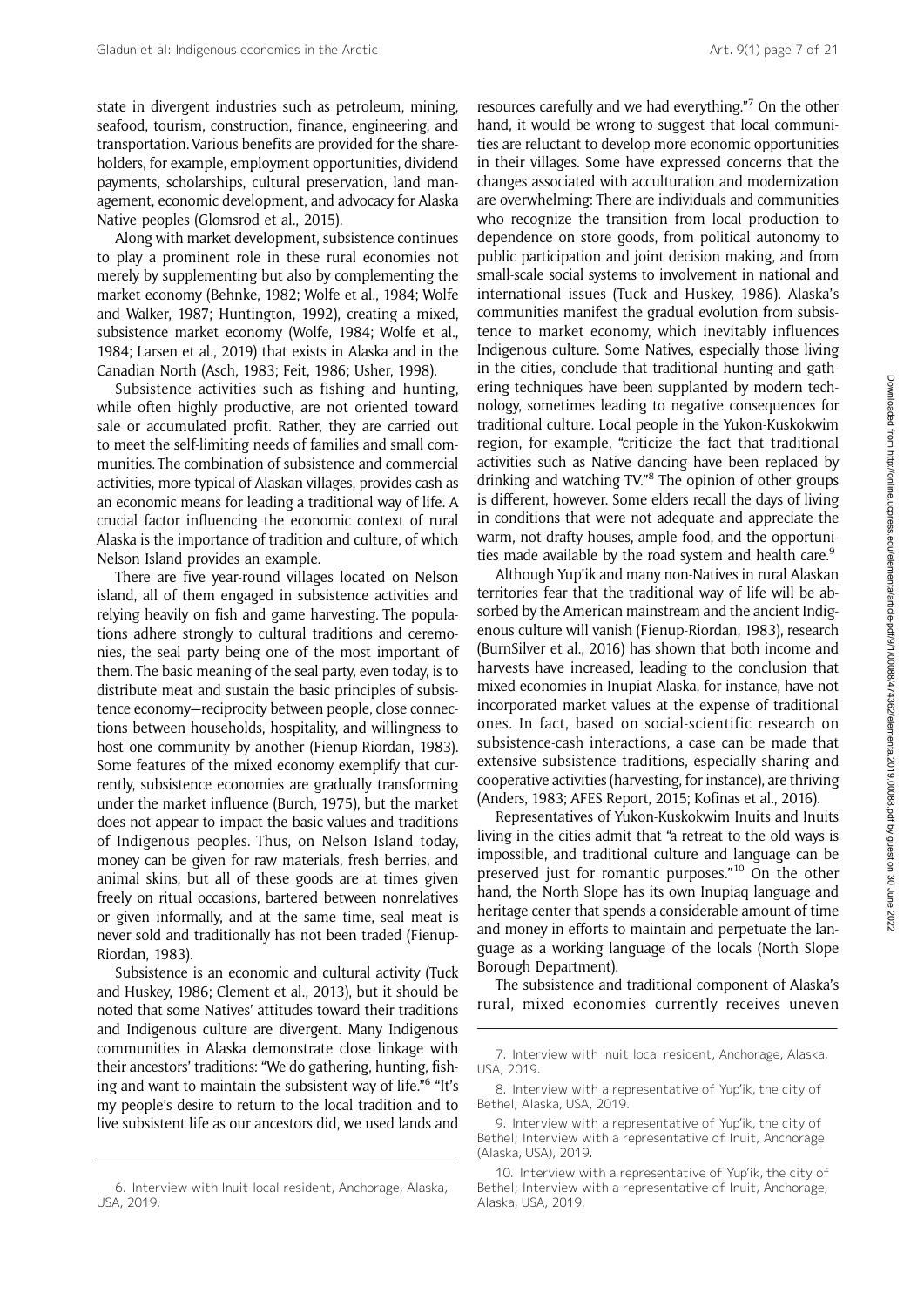recognition in federal and state legislation and policy regarding subsidizes, land, resource development (Tuck and Huskey, 1986; Wolfe and Walker, 1987; Huntington, 1992), and the incorporation of traditional knowledge into decision making. Prior to the passage of ANCSA and Alaska National Interest Lands Conservation Act (ANILCA), scholars, federal officials, and state officials were relatively uninformed about some Native groups' history and culture (Heaton, 2012). They viewed many Native communities generally as culturally and economically isolated. The major pieces of legislation mentioned above became the framework for the "rural preference" emphasizing "customary and traditional use." In practice, they helped create a mixture of traditional and new practices. This is not to say that problems do not exist. Alaska continues to "grapple with a seemingly unending controversy over subsistence that pits urban and rural interests against each other and the state against the federal government" (Heaton, 2012). In summing up the problems related to state and federal management of wildlife in northern Alaska, Huntington (1992) contends that regulatory systems must be responsive to local concerns, locals must participate and be shown that their concerns have a measurable impact, and locals must be part of the coproduction of knowledge and regulations.

The story of Tanana River Athabascans can be shown as an example, presented by John W. Heaton in his "Athabascan Village Stores: Subsistence Shopping in Interior Alaska, 1850–1950" (Heaton, 2012). It is about the involvement of a local native community into the market economy in a broader historical context: the passage of ANCSA and ANILCA and the creation of Native corporations forced the subsistent hunter-gatherer community to be integrated into the market. The story reveals both the role the federal government played through policies and legislation designed to draw Athabascans into the mainstream economy and the way in which Athabascan subsistence shoppers responded to changing conditions in a way that reproduced cultural identity. As this study has demonstrated, Athabascans have used new technologies, produced raw materials, and furnished wage labor for the market since the nineteenth century. They used their proceeds to purchase food and other commodities from outside Alaska. When fur markets collapsed during the Great Depression, Athabascans along the Tanana River became deeply indebted to traders. In the 1940s, three of the village communities opened stores with federal assistance. The new institution cut costs, lowered prices, severed the control of white traders, provided credit, and encouraged values associated with capitalism, as Athabascans increasingly connected subsistence practices to wage labor, production for markets, and consumption (Heaton, 2012).

The Athabascans' case demonstrates the scaling from a subsistence to a market economy, which most Alaskan Natives have been experiencing during the last 50 years. They gave up some control over their economic activities to the government in order to be assisted with market transferring processes. To varying extent, some adjusted to a relationship with the market, even to embrace the market values, and sustained local cultures in their communities. Athabascans, for example, found ways, such as the potlatch and reproduction of seasonal economic patterns, to maintain a distinctive identity in response to Western consumer culture and to reject elements of the capitalist values (inherent in the government's store credit policy) to enable purchases at their local shops. Other communities took their own way. NANA Regional Corporation and Bering Strait Native Corporation have succeeded in national and international business. For example, the NANA corporation, whose shareholders are of Inupiat descent, has been declaring profits repeatedly since the 1980s. The corporation is engaged in various non-Indigenous holdings and ventures, including environmental systems (solid waste, sewage, and water), security systems for pipelines, construction, jade mining, hotels and apartment complexes, exploration with Standard Oil, fuel distribution, and so on. Moreover, NANA owns the Reindeer Enterprise, a nonprofit firm that helps to establish commercial reindeer herds in the region and provides meat to the local population (Alaska Native Corporations, 1977; Regional Alaska Native Corporations, 2012).

Regional nonprofit corporations have been established in Alaska along regional/ethnic lines parallel to profitmaking corporations. Many of these organizations have their roots in the regional Native associations, which preceded ANCSA. They continue to provide social, cultural, and economic assistance to local populations. In most cases, they are the contracting agency for delivering the services of the Bureau of Indian Affairs and some state services to Native populations within their respective regions (Lonner, 2000).

#### Finland's case

The Sámi is the only officially recognized Indigenous people in Finland and the whole European Union (Bill, 248/1994). The area inhabited by the Sámi extends from Central Norway and Central Sweden over the Northern part of Finland up to the Kola Peninsula in Russia. An increasing number of Sámi also live outside these areas. In Norway, there are 50,000–70,000 Sámi (depending on the way they are counted), in Sweden 15,000–20,000, and in Russia 2,000. According to the data collected by the Finnish Sámi Parliament in 2015, there are 10,463 Sámi living in Finland (Finland, 2016–2019). There is a special Sámi Homeland area that covers the three northernmost municipalities of the country and part of a fourth municipality. This area of 35,000 square kilometers is inhabited by 3,499 Sámi, who are a minority in the Homeland area that has a total population of 18,700. Utsjoki is the only municipality where Sámi form the majority of the population (Sámi Parliament Plan of Action).

The Sámi were colonized gradually, when Swedish kings decided to inhabit Lapland with Finnish population in order to claim land based on permanent, nonnomadic settlement. Gradually, after the Enlightenment when nationalism became the dominant ideology, the Sámi started to be integrated into the dominant culture. From 1917 onward, when Finland became independent, the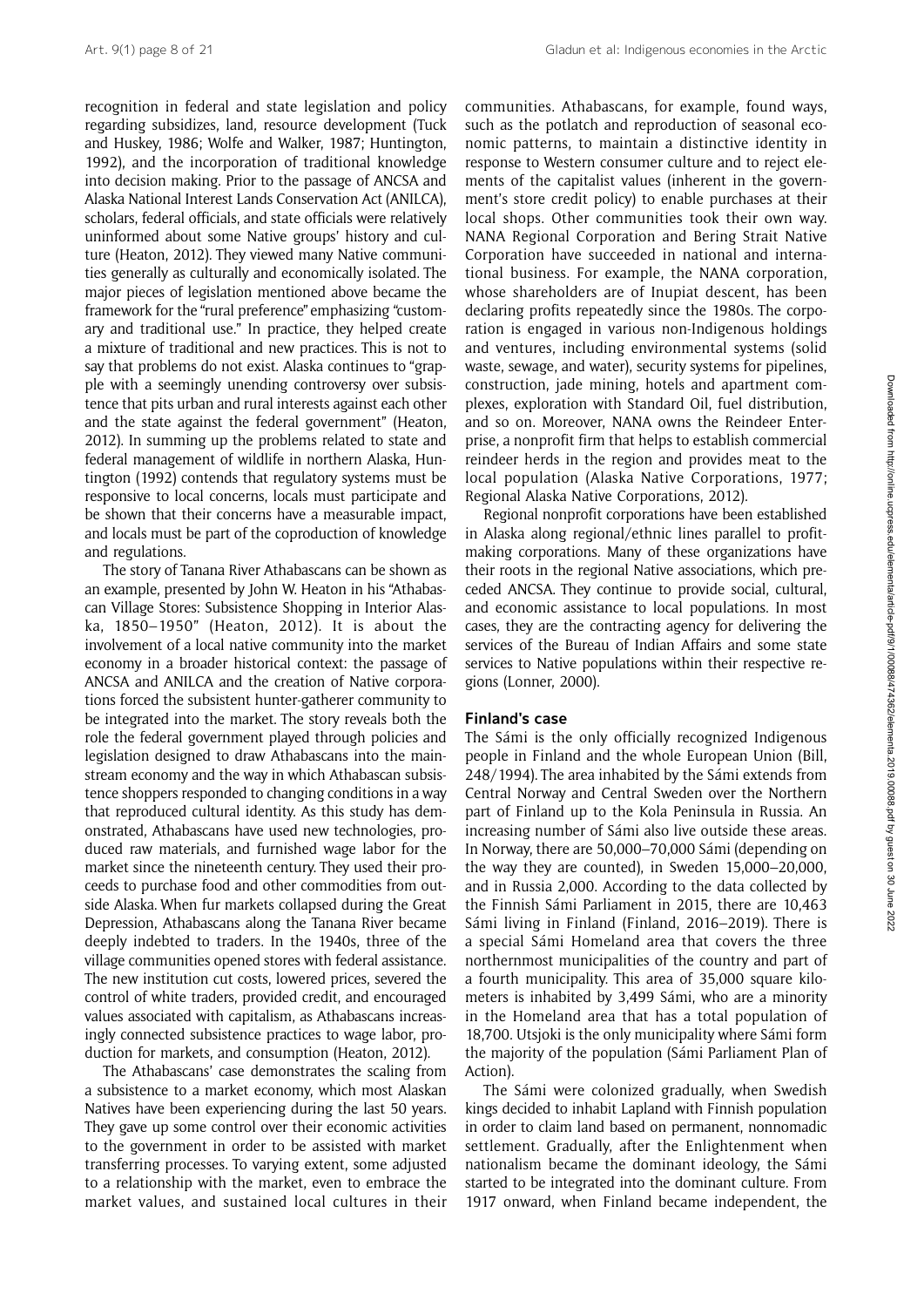Sámi experienced an extensive integration policy. The newly independent country endorsed the formal equality of all citizens, and the Sámi were treated as a minority that should be integrated into Finnish society. Although the Sámi no longer are nomads, they still have strong kinship ties and a strong identity as a people with its own culture (Heinämäki, 2017; Kuokkanen, 2019).

The Sámi have long been striving for selfdetermination and land rights with only minor success. According to section 17 of the Finnish Constitution, they are now recognized as an Indigenous people, and they have cultural autonomy based on the Act on Sámi Parliament of 1995. In practice, the autonomy is vague, partly because it is maintained by state funding allocated to the Sámi Parliament (Guttorm, 2017; Kuokkanen, 2019).

The traditional Sámi livelihoods are fishing, gathering, handicraft, hunting, reindeer herding, and the modern forms thereof. Nowadays, the most notable traditional economy of the Sámi is reindeer herding, which is also important for Sámi culture because it has maintained and developed the Sámi languages. The future of Sámi culture is often considered contingent on the continuation of reindeer herding. However, approximately only 10% of the Sámi are still involved in the reindeer herding economy (The current situation of traditional...2017).<sup>11</sup> Besides reindeer herding, there are many modern Sámi businesses and a great deal of entrepreneurship based on reindeer, for example, handicraft production, tourism services, catering services, and gift shops. The Sámi Education Institute, functioning in a number of campuses in the Sámi Homeland, provides instruction on reindeer herding, the abovementioned professions derived from it, and other natural resource-based professions such as fish processing. In addition, the institute offers instruction on media skills and the Sámi languages. The three Sámi languages—Northern Sámi, Inari Sámi, and Skolt Sámi—are reviving after having been taught gradually from the 1970s, and they received official status in the Sámi Homeland in 1992 (Aikio-Puoskari, 2007). In this case study, we focus only on reindeer herding because it is the core livelihood in Sámi culture.

Historically, reindeer herding has experienced several major changes in the area, which is nowadays called Finnish Lapland. The Sámi, who lived in the central and southern parts of the area before the gradual colonization of Finns, kept reindeer as baits for hunting wild reindeer. The first government-supported colonization in the 17th century brought profound changes. The growing Finnish population burned forests for agriculture, exterminated the beaver, and pushed wild reindeer to the Russian side of the border, which forced the starving Sámi to start farming as well (Joona, 2019).

Starting gradually at the end of the 18th century, the Northern Sámi brought nomadic reindeer herding from central Norway to Finnish Lapland, which changed the economic conditions again. Nomadic reindeer herding took over as the main traditional economy and

managed to support those Sámi who continued with this traditional nomadic livelihood. The Skolt Sámi, who then lived on the Russian side of the border, were those to adopt the new nomadism last. Even Finns started reindeer herding to support agriculture, which was too difficult to live on in harsh northern conditions (Joona, 2019). The closing of the border between Sweden and Russia in 1852 was a shock to nomadic reindeer herding, and the Sámi who stayed in Finland, which was part of the Russian Empire at that time, could no longer herd their animals to the Barents Sea. Some of them chose to move to Sweden or Norway (Allard, 2015; Joona, 2019).

Unlike in Sweden and Norway, reindeer herding in Finland is not an exclusive right of the Sámi (Allard, 2015), but open for all EU citizens who reside in the reindeer husbandry area. The historical background for this solution is that also Finns living in Northern Finland have been reindeer herders for hundreds of years, combining reindeer herding with farming and forestry (Kortesalmi, 2008).

The newly formed Finnish State merged the two types of reindeer herding—nomadic and peasant—into one model through reindeer husbandry legislation in 1932. Each reindeer herding family has to be a member of one reindeer cooperative (paliskunta), which takes care of the well-being of all reindeer in its area and is responsible for keeping the number of reindeer sustainable for the pastures. The traditional Sámi reindeer unit is called siida, and it consists of one or two families with family relations. Siidas now work within reindeer cooperatives. Today's tightly regulated reindeer herding is far from original Sámi nomadic herding, which did not recognize fences that hinder reindeer from roaming along their traditional migration routes. Today, there are 13 reindeer cooperatives in the Sámi Homeland Area. They have together 1,250 reindeer owners, which is 27% of reindeer owners in Finland (Reindeer Herders' Association, 2019).

The total number of cooperatives in the reindeer husbandry area of Northern Finland is 54, and together they form an association of reindeer cooperatives, which is an administrative organ under the Ministry of Agriculture. The Association gives information to the reindeer herders and lobbies for the cooperatives. According to the Association, it is no longer possible to live solely on reindeer husbandry. Most reindeer herders are involved in tourism, handicraft, agriculture, or forestry. Some work in urban areas or in industries such as mining. Many of them are part-time herders, who want to continue the traditions of their family and ancestors (The Current Situation, 2017; Reindeer Herders' Association, 2019). However, most Sámi reindeer herders, especially in the Homeland Area, do earn their living from reindeer herding. For them, reindeer herding is a business and a means of subsistence.<sup>12</sup>

<sup>11.</sup> Finland does not have registers or statistics based on ethnicity. Therefore, the figures can only be estimates.

<sup>12.</sup> Interview of the leader of the recently (2019) established Sámi Reindeer Herders' Association, which is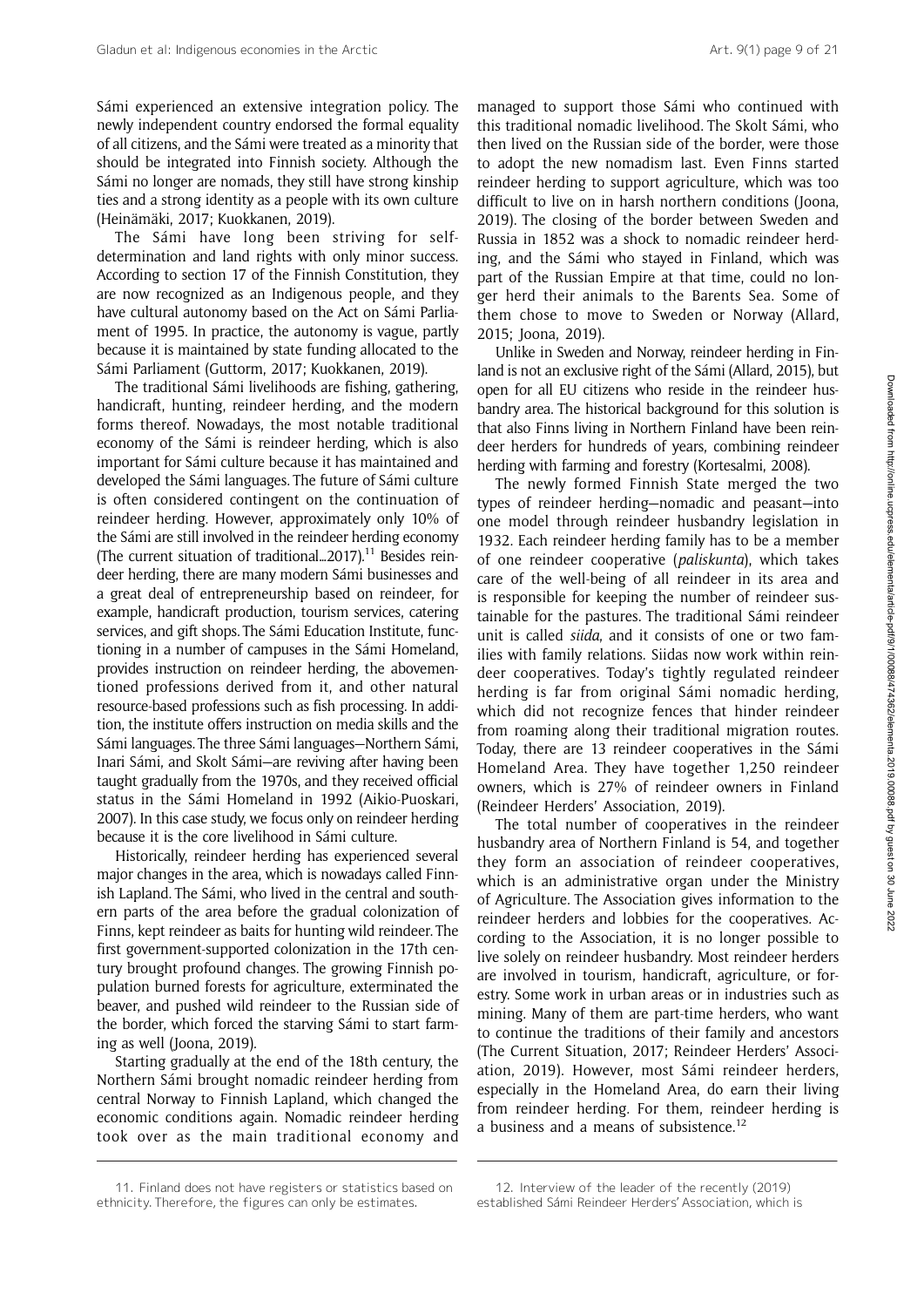Most of the forests in Finnish Lapland are owned by the state and governed by Metsähallitus (the state's public administrative unit responsible for land and water areas). The relationship between reindeer herders and Metsähallitus has been difficult because forestry reduces reindeer pastures. Nowadays, Metsähallitus negotiates with Sámi reindeer herders on logging in the Homeland Area based on section 9 of the Act on Sámi Parliament (974/1995). This obligation has improved the relationship between Sámi reindeer herders and Metsähallitus, although the Sámi complain that the negotiations are not always equal and that "the Sámi are heard, but not listened to" (Guttorm, 2017). According to the Reindeer Husbandry Act of 1990, reindeer can freely graze both in state and private forests in the Reindeer Husbandry Area (114,000 square kilometers), which extends far to the south and includes one-third of the total area of Finland. However, reindeer herders have to pay for the damage that reindeer cause to private forest owners. In the last 50 years, 25% of the reindeer pastures of the Euro-Arctic Barents Region have been lost to development and industrialization (Reindeer Herders' Association, 2019).

A lack of pastures limits the size of herds, and there are constant disputes on land use between herders and industrial land users. Nowadays, disputes are caused especially by windmills and plans to build a railway across Lapland. The Arctic Railway was found economically unfeasible, and yet the Regional Council of Lapland is making attempts to include it in the Regional Plan. The railway would cut reindeer pastures in the Homeland Area in two, disturbing the roaming reindeer and exposing them to danger (Nysten-Haarala, 2018). The reactions of Sámi reindeer herders have been emotional, reflecting fear for the future of their livelihood as well as strong distrust of decision makers. "Right now, when you have invested in reindeer herding again and business starts to grow, this Arctic Railway plan popped up…Our fathers still remember how water drowned our villages and reindeer" (Reindeer herder from Vuotso, 2018, referring in tears to the construction of hydro power that covered several villages under artificial lakes in 1967 and 1971).

Contemporary reindeer herding is market-based, even if regarded as a traditional economy. It has experienced ups and downs with fluctuating markets. One such "up" has been a growing market for reindeer meat to be consumed by international tourists in Finland. "We could now sell reindeer meat as much as we can produce in the domestic market because of growing tourism, and business looks promising, but now this railway plan started to shadow our future."<sup>13</sup> Market success is hindered by overgrazing of pastures, and diminishing pastures cannot support families. Furthermore, reindeer herders do not always comply with the maximum number of reindeer allowed by the state, and there are constant disputes with authorities on the damage caused by herding to nature protection areas (Haataja and Sammallahti, 2017). Lichen is the main food of reindeer, but they also eat plants, including rare plants under the threat of extinction. Reindeer are also fed with hay, especially to the south of the Homeland area, when lichen is difficult to find under the snow. Ploughing the forests, especially old-growth ones, diminishes ground and hanging lichen (Kyllönen et al., 2006). "Climate change is a threat to us. Reindeer die of hunger when they cannot dig lichen under the snow. Last winter was catastrophic in this respect."<sup>14</sup>

Two myths regarding reindeer herding are the assumptions that herders live on government subsidies and compensations. Both assumptions are far from the truth. In reality, only 14% of the income of reindeer herders consists of state or EU subsidies, while subsidies for agriculture amount to 40% of the income of Finnish farmers (Eriksson, 2014). Finnish agricultural subsidies extend to 2 billion euros, which is shared by 60,000 recipients (Iltalehti, March 20, 2019). Subsidies for reindeer herding include investment support and 28.50 euros per reindeer per year, if the herder owns at least 80 heads. Another myth of reindeer herding is that herders live off compensations for reindeer killed by carnivores or traffic. In fact, about 5,000 reindeer die every year because of traffic. On average, reindeer herders receive 60% of their income from selling meat, one-third from subsidies and compensations, and 10% from other products.

Although reindeer herders have trouble with wolves, wolverines, bears, and eagles, the state that pays compensation for losses caused by the carnivores also grants permits to hunt them. Wolves have been hunted quite effectively in upper Lapland, where there are no packs of wolves, only 10–20 individual animals. However, the number of wolves varies a lot, since wolves move across borders. Meanwhile, there is an increasing number of wolf packs living in southern parts of Finland because of a growing population of wild deer in in the region (Holopainen, 2016). Of all carnivores, wolverines kill the largest number of reindeer, and the number is growing [\(paliskunnat.fi](paliskunnat.fi)). Compensation is paid based on the evidence of reindeer killed by predators, which is not always easy to find. According to the Reindeer Cooperatives' Association, 4,361 reindeer were found killed in Finland in 2014, but this number is, based on the association's own estimations, approximately one-fifth of the actual one. According to current legislation, reindeer herders get compensation for lost calves based on an estimation, and there is no set amount of money for which the herders themselves are responsible that would reduce the compensation. The compensation should be 1.5 times the value of the reindeer, whereas previously it was twice the value of the animal (Act on Game Husbandry, 2009).

separate from the Finnish Reindeer Herders' Association, September 2020.

<sup>13.</sup> Interview with the president of the Sami Parliament, 2018. She is now leading the new Sámi Reindeer Herders' Association. In a new interview, she told that COVID-19 has destroyed the market of reindeer meat, and the herders now try to access European markets to sell venison (September 2020).

<sup>14.</sup> Interview with the leader of the Sámi Reindeer Herders' Association, September 2020.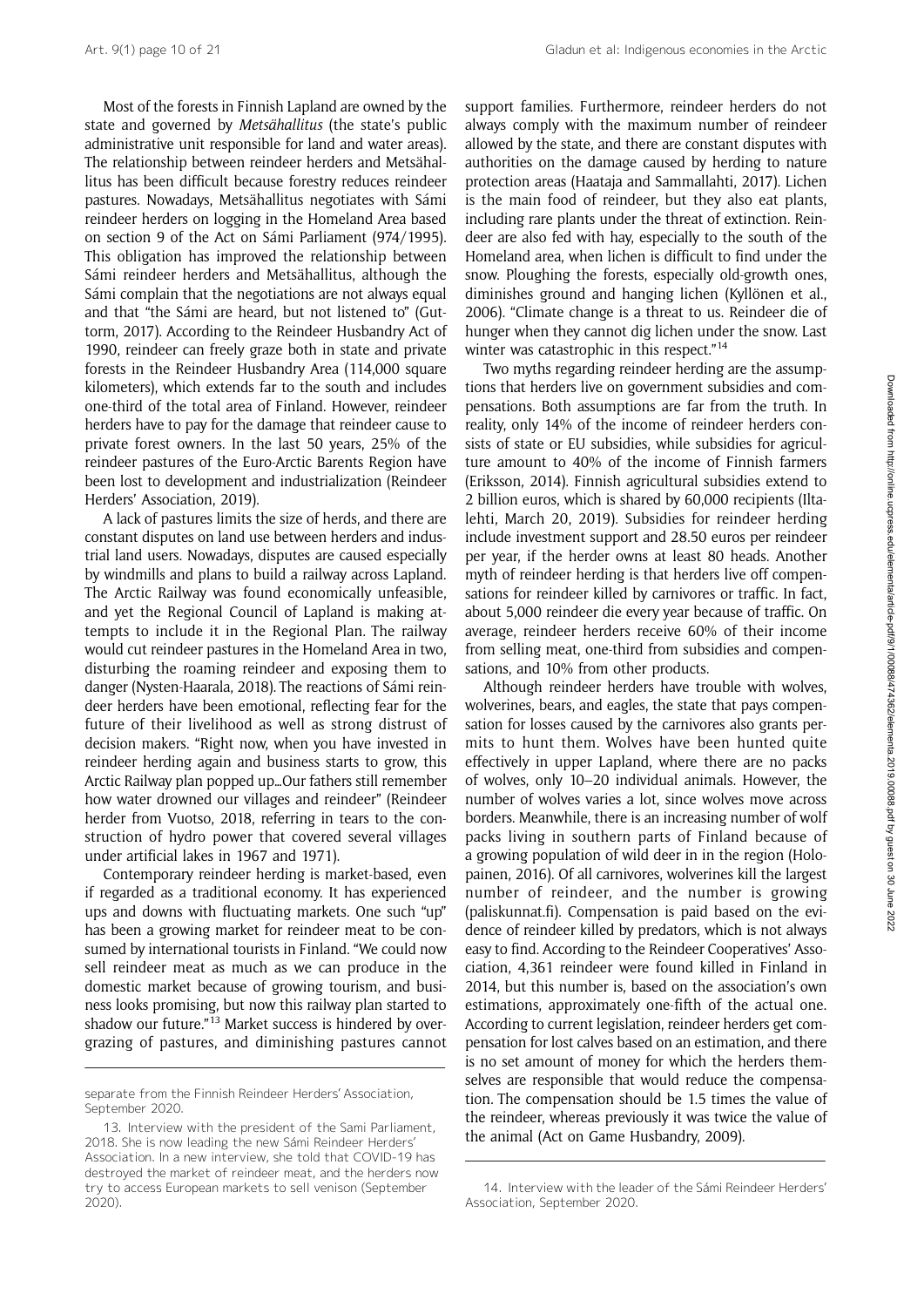The direct economic value of reindeer herding in the national economy is greater than it is generally assumed. According to the most recent study on Finnish and Swedish reindeer husbandry from 2013, the overall value of butchered reindeer in Finland was 15.4 million euros. Every butchered reindeer produces 661 euros for the employees, 441 euros for society as taxes and payments, and 3,000 euros as turnover for the companies. The total turnover in Sweden and Finland together is 1.32 billion euros, and reindeer herding employs 15,000 people (Eriksson, 2014).

The indirect value of reindeer husbandry amounts to much more. Reindeer herding keeps Lapland inhabited and benefits tourism, for which reindeer are the most valuable asset. The cultural value of reindeer is even more important. Lapland is tied to reindeer herding to such an extent that should herding end, both Sámi culture and Lappish identity would suffer. However, in spite of the direct and indirect benefits of reindeer herding, this way of life and occupation is not as highly valued as other industries (Brännström, 2017). The government finds itself in a dual role: Based on the Act on Reindeer Husbandry, it is obliged to protect reindeer herding, while on the other hand, the government should also promote industrial development. In a democracy, the majority decides and the industrial factors are stronger lobbyers, which leaves reindeer herders in the minority.

Sámi reindeer herders do not get more subsidies than other reindeer herders, because national legislation treats reindeer herding as an ordinary industry, not a traditional livelihood based on indigeneity. As an Indigenous people, the Sámi are subsidized through the Sámi Parliament, their body of self-government. The rather modest state funding,15 (6.5 million euros in 2019) channeled through the Sámi Parliament, is to protect and revive Sámi culture and languages. Although reindeer herders form only a 10% minority of the Sámi, they get a great deal of attention from the Sámi Parliament because of the cultural impact of reindeer herding. Cultural autonomy includes the right to influence decision making concerning the environment, the right to social security, and the right to a livelihood. Thus, Finnish authorities are obliged to negotiate with the Sámi Parliament whenever a project in the Homeland Area can harm a livelihood connected with Sámi culture. Although the Sámi claim that they are not listened to, the negotiation duty has worked quite well considering the present results. The national authorities are free to make their decisions even when the Sámi disagree with them, yet there are no mines in the Homeland Area, and there is only one small windmill farm that will soon be shut down. The industrial pressure is much stronger in the Reindeer herding area south of the Sámi Homeland. Yet, herders feel a constant threat also in the Homeland Area from gradually spreading industrial and

infrastructure projects, which could destroy their livelihood and culture.

Finnish decision makers and the majority of the population advocate democracy and equality. Legislation on the cultural autonomy of the Sámi is a step toward placing more emphasis on the rights of the Indigenous, who have difficulty getting their voice heard. Larsen et al. (2019) call for a more holistic examination of the direct and indirect revenues as well as a better account of the social and cultural risks in order to avoid irreparable loss of Sami culture, not to mention the loss of a domestic business worth 1.3 billion euros.

#### Discussion: Strategies and tools to sustain Indigenous economies

#### Indigenous economic development strategies

Based on the research available, we identified three main types of Indigenous economies: subsistence economy, state-supported economy, and market relations. For some, subsistence is still a highly disputed theoretical concept within the social sciences and the humanities, while for others, it is a past, present, and, to a reasonable extent, a future way of life that has direct economic implications. The literature related to the Arctic reflects the changes in the socioeconomic conditions of hunting, herding, and fishing, and how these traditional activities are influenced by cash economy and globalization.

Changes in Indigenous economies commonly associated with acculturation and globalization are occurring across all Arctic territories (Stammler, 2005). Indigenous economies move from local production to dependence on cash and grocery stores, from political autonomy to involvement in bureaucratic structures and decisionmaking processes, and from small-scale social systems to involvement in national and global issues. On the continuum of Arctic economies (Larsen et al., 2019), we tend to understand this shift exclusively as carrying subsistence toward market-based relations with the force of inevitability and without the active participation of Indigenous communities themselves. Although this can be the case, there are examples where members of Indigenous communities have taken control, prescribing not only how the changes will proceed but also under what conditions the Indigenous economy will prepare itself for development. Invited testimony of Eben Hopson (1976), former Mayor of the North Slope Borough, to the Berger Inquiry recounts how the discovery of recoverable oil in the Prudhoe Bay area was linked by the Inupiaq community to the "restoration of democratic self-determination to all Inupiat." In summary, Mayor Hopson's testimony to the Canadian Royal Commission delineates the complex web of ideas and events in the slide toward a mixed, cash economy that is tied not only to safe, responsible industrial development —allowing for the perpetuation of Alaska Native cultures, subsistence activities, and profit-sharing—but also to the reinstatement of the democratic principles of circumpolar Arctic peoples: "One of the things I am trying to say…is that our Native Land Claims is an integral part of the oil and gas development in Alaska, and this is also true for Canada and Greenland" (Hopson, 1976).

<sup>15.</sup> In the 2019 budget, the share of state funding is 6.5 million euros from a total of 7.7 million. About half of the costs consist of personnel and other fixed costs.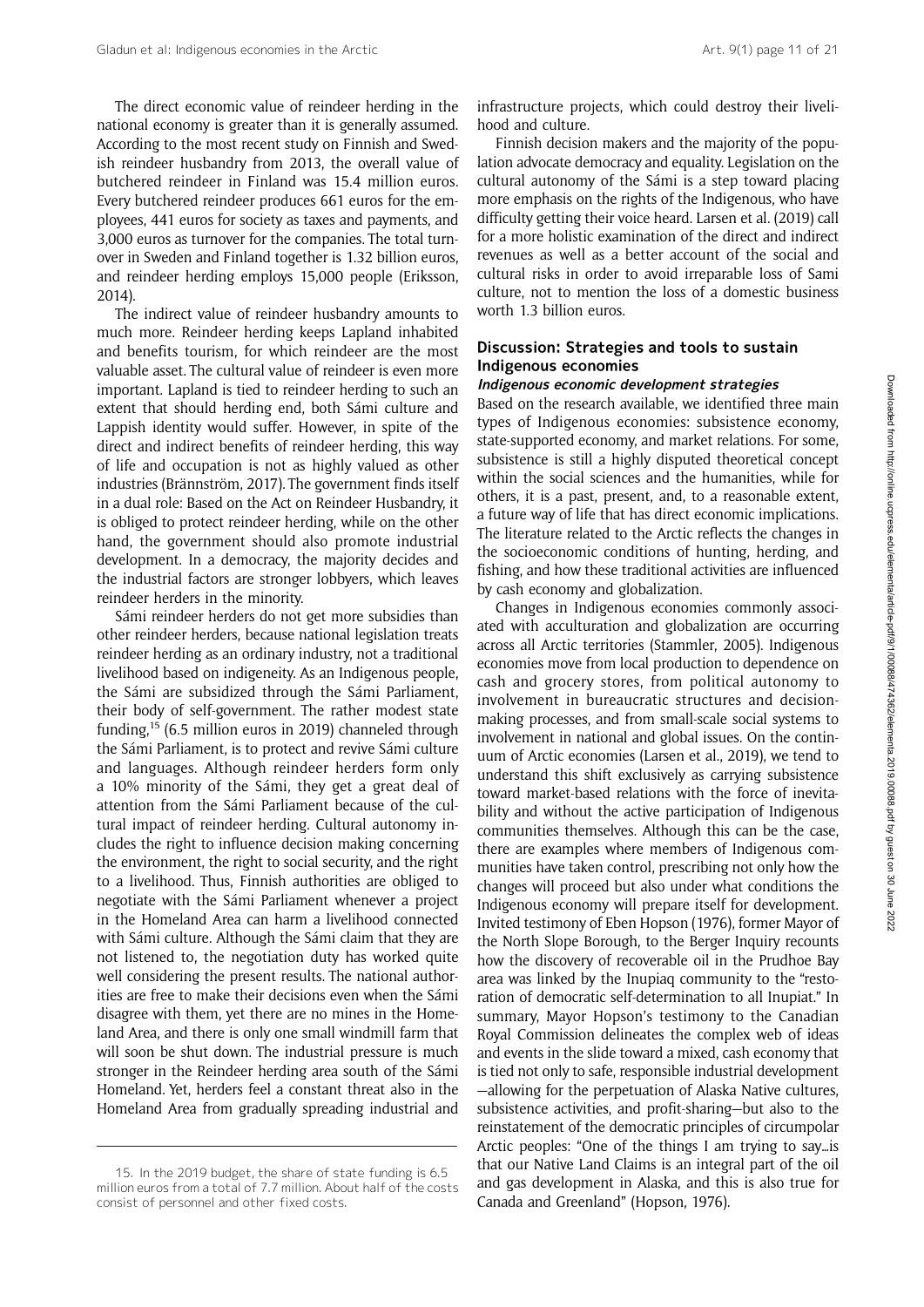As evidenced by the cases presented in this article, Indigenous communities across the Arctic states are developing in contrasting dimensions, pursuing different goals, and employing various tools for development. From the standpoint of various stakeholders, the essence of Indigenous economies can differentiate dramatically.

Global institutions are unanimous in their willingness to protect Indigenous culture and diverse economies. Two UN covenants—the Covenant on Civil and Political Rights and the Covenant on Social, Economic and Cultural Rights —form an international human rights framework, recognizing the right of all peoples to their "own means of subsistence" (Article 1, Covenant on Civil and Political Rights, 1976). The United Nations Declaration on the Rights of Indigenous Peoples (2007) acknowledges the extension of this right to Indigenous peoples, noting that Indigenous peoples have a right to their economic systems and a right "to engage freely in all their traditional and other economic activities." This collective right to one's own economic institutions and activities, however, is being regularly ignored and trampled by various globalization processes and projects. Indigenous peoples are increasingly finding themselves "caught in a vicious circle through their integration into the market economy and globalization," and, as a result, many "have become increasingly convinced that they have to look within their own systems if they are to survive and maintain important communal values" (United Nations, 2007).

Governmental goals concerning Indigenous development vary from state to state reflecting the priorities of government policies in relation to human rights, rights to land resources, and the right to participate in state affairs. Russia and Alaska partially subsidize Indigenous subsistence economies via governmental programs and companies' obligations. Indigenous peoples receive subsidies and benefits from the government in order to preserve traditional economic activities even if they are economically inefficient. For example, reindeer herding in the Russian regions is preserved mostly by means of government subsidies. In this case, the cultural value of the economic activity is estimated higher than the economic benefits from it. Supporting Indigenous economies, especially subsistence economies, is a critical government function for several reasons. First, subsistence and traditional activities protect Indigenous communities from influences such as new technologies, improper behaviors, and values inappropriate to their culture and environment (Tuck and Huskey, 1986). Second, Indigenous traditional societies are environmentally conscious and protective, so they contribute greatly to sustainable development and sustainable harvests that are national and international priorities.

Possible governmental strategies are the encouragement of local production of goods and services for local use (such programs exist in Russia). Another approach could be the expansion of local markets and the allocation of infrastructural support for transportation, roads, trading opportunities, and so on (factorii in Yamal, roads in Alaska). The third possible approach is assisting the creation of for-profit local industries, where land issues, taxes, and decisions are determined by the locals. It has become obvious that northern Indigenous peoples are interested not only in compensations and subsidizing—they do not merely demand protection of their rights and interests from the government—but they also want to be involved in decision making and the management of their territories and resources. Moreover, they are willing to cooperate with the government on issues dealing with the use and protection of Arctic resources according to their traditional values and knowledge (Gladun and Chebotarev, 2015). This is the main reason why the governments of the Arctic countries are trying to find the most effective forms of cooperation and interaction with Indigenous peoples and to guarantee their participation in decision making.

Of the three states of this study, only Finland has managed to engage the Indigenous Sami in its legislature to some extent, although it seems that implementing true participation has not worked well enough in practice (Guttorm, 2017). Reindeer herding—Indigenous and non-Indigenous—is subsidized considerably less than other agriculture. Finland still maintains its official policy of equality that does not recognize race, ethnic background, or language: Subsidies allocated to reindeer herding are the same for Indigenous and non-Indigenous people, and unemployment benefits offered by the welfare society do not depend on ethnic background, language, and so on. The cultural autonomy (Sami Parliament Act, 1995) granted to the Sámi rather recently works through the Sami Parliament, which has become an important lobbyist for Sámi culture and reindeer herding as one form of it. State funding is channeled through the Sámi Parliament, but there are also other state and EU subsidies available to the Sámi. Indigenous institutions support culture by channeling funding from the state, but they also keep land rights on the agenda. Some researchers think that the lack of recognition of Sami land rights is an unresolved human rights problem in Finland (Bunikowski and Dillon, 2017). The problem is extremely complicated, given the size of mixed population and the long time that has passed from colonization. Compared to the ANCSA in Alaska, Finland has not experienced a similar opportunity as finding oil in Prudhoe Bay was for Alaska. At the last moment, Alaskan Natives managed to use the situation for their benefit and acquired some rights to their land. In Finland, the state has managed to take the middle road of supporting Sámi culture. As part of cultural autonomy, the Sámi Parliament has a say in land use issues concerning the Sámi Homeland, although the duty to negotiate (Sámi Parliament Act, Article 9) does not require the Finnish authorities to accept its opinion. Actually, the authorities only have a duty to consult the Sámi, although reaching a joint solution in issues is the ultimate objective of the duty. For-profit native corporations in the United States have led the way to strong, independent cooperation and future investment, but not without disagreement even within Native communities themselves. In Russia, the government allocates social funding to support Indigenous communities and their traditional way of life. At the same time, Indigenous people have fewer opportunities to participate in decision making than in Finland.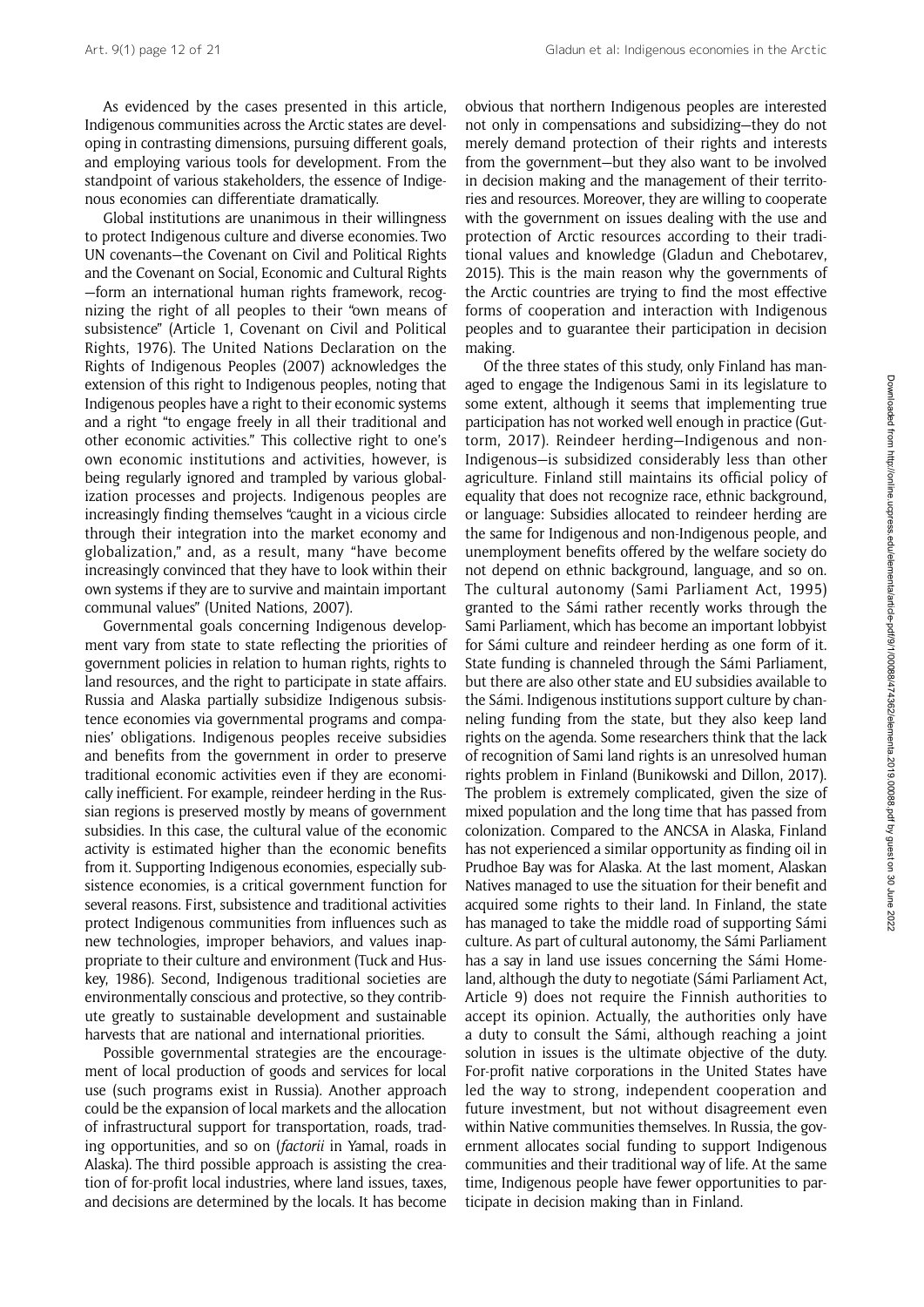However, subsidizing Indigenous economies can be justified from the Indigenous perspective: Although people receive some income from additional sources such as paid employment, they can sustain their traditional activities (hunting, fishing, and gathering) and be engaged in the cultural development of their community. A representative of the Alaska Village Initiative notes: "Getting wages, they can also invest income in subsistence supplies and better equipment and increase community welfare. In this respect, subsistence seems a more preferable and reliable form of economy in the long run, whereas other forms are usually more short-term and unpredictable."<sup>16</sup>

#### Market versus Indigenous identity

Indigenous economies such as household production and subsistence activities extend far beyond the economic sphere: They are at the heart of cultural and social identity (Kuokkanen, 2011; Novikova, 2013). One of the key elements of the sustainability of reindeer herding communities is the preservation of their cultural identity. It is closely related to their way of life, language, traditional ideas, folklore, and life as Indigenous peoples: "As long as the tundra is there, culture is maintained. As long as there are reindeer, the culture will also be preserved."<sup>17</sup> Although Indigenous economies have changed in the course of history with a certain amount of variation between countries, most still preserve the principles and characteristics of subsistence. The deliverables of subsistence economy include multiple social, nutritional, economic, and cultural products. A subsistence economy is a highly specialized mode of production and distribution of not only goods and services but also social norms and culture (Tuck and Huskey, 1986), which is nonmonetary and essential for Indigenous communities.

One of the key problems in the further development of Indigenous economy is maintaining a balance between the integration of traditional nature use into market relations and the preservation of Indigenous identity. We analyzed three different models of these processes: (1) state paternalism aimed at conserving Indigenous culture in Russia, (2) corporate paternalism and commercializing Indigenous culture in Alaska, and (3) market relations and upgrading Indigenous culture on the market basis in Finland.

All the cases of the study are characterized by some forms of support given by the governments to the Indigenous populations. Government measures are mostly targeted at supporting Indigenous culture, not economies. Concurrently, Indigenous culture is closely linked to traditional nature use, so the preservation of reindeer

herding in Russia and Finland or whaling in Alaska are considered by public authorities primarily as an opportunity to preserve the unique culture of Indigenous people. However, the role of the government is different in all three cases. In the case of Russia, the federal and regional governments are prone to pursue a paternalistic policy toward Indigenous people. State subsidies account for about 30% of the income of a nomad family there (Detter, 2017a). This is dictated by the Soviet heritage, as well as an insufficient demand for reindeer products in the Russian market and logistic difficulties (e.g., stocking and transporting products from remote areas). In Alaska, the state provides privileges for the Indigenous population by granting rights to land and resources. This has led to the development of Indigenous corporations that profit from oil production and, at the same time, has made Indigenous communities dependent on oil money (Knapp, 2012). In Finland, reindeer herding is the most economically independent traditional activity of all types of traditional nature management. The share of state subsidies received by the herders is 14% in the country (Sami Parliament Plan of Action and Economic Plan, 2016–2019). The chosen state policy is possible because of the vicinity of markets for reindeer products.

It is clear that the modernization of the Indigenous economy leads to a gradual change in Indigenous identity. Some markers of identity, for example, language proficiency, can demonstrate the different levels of influence that markets and globalizing processes have in the three countries: 55.1% of the Nenets in Yamal, 26% of the Sámi in Finland, and 28% of the Indigenous population in Alaska speak their native language (Alaska Native Language Center, 2019; The Sami Language, 2019; Official website of YaNAO, 2020). It is also obvious that the traditional Nenets lifestyle in Yamal has undergone the smallest changes compared to the Indigenous peoples of Alaska and the Sami in Finland. In this respect, the efforts of the Russian state to conserve Indigenous culture can be considered successful. However, limited cultural variability is not always an indicator of successful preservation of Indigenous identity. A low standard of living and dependence on more powerful factors can hinder the community's further economic and cultural development.

Several crucial transformations of Indigenous culture are associated with the spread of market relations. First, there are changing kinship ties caused by the fact that future reindeer herders receive basic knowledge and skills within their family. This traditional knowledge is passed down from generation to generation. The critical difference between subsistence economies and market economies is that in the former, the production, distribution, and consumption of resources usually occur within kinship-based units, while in the latter, producers are bound by ties of occupation, training, education, or social class rather than by a common social network or genealogy (Ellanna and Wheeler, 1989). Although traditional kinship ties are at times fragmented and Indigenous communities may experience economic and cultural gaps, the struggle for self-determination and economic independence in a modern world may result in bold attempts to

<sup>16.</sup> Alaska Village Initiative is a nonprofit membershipbased company dedicated to improving the well-being of rural Alaska communities, families, and individuals. Formerly known as Community Enterprise Development Corporation of Alaska, the corporation was formed in 1968 to create new economic activities in distressed communities,<https://akvillage.com/> (accessed November 20, 2019).

<sup>17.</sup> Interview with a reindeer herder, Seeyahinskaya tundra, Yamal, Russia, 2017.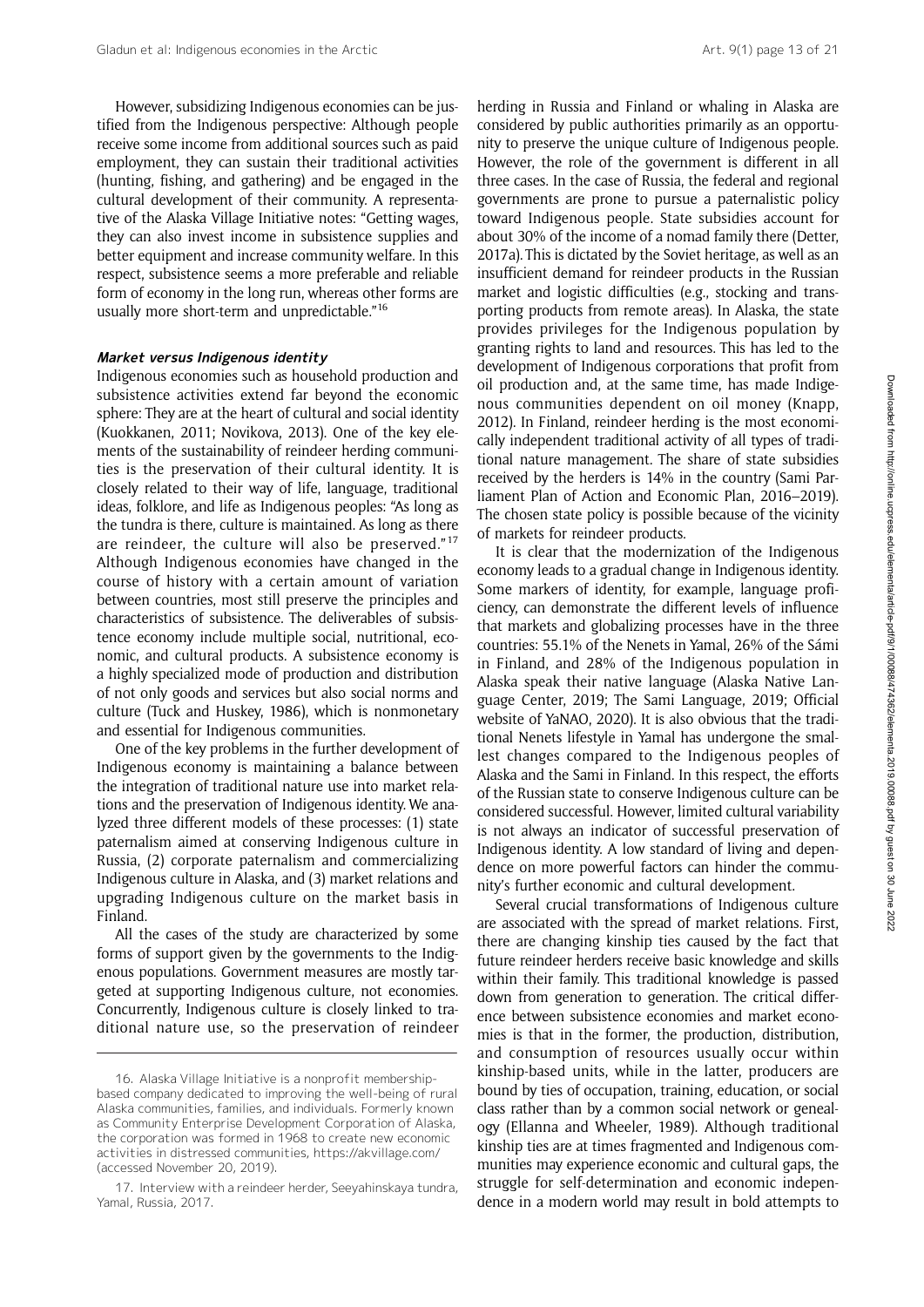integrate Indigenous identity and subsistence market values. We can see it clearly in the examples of Russia, Finland, and Alaska.

Second, there is a transformation of traditional values associated with Indigenous people's attitude toward nature. Traditional natural resource use is part of the market, which results in the collapse of old rules and taboos concerning the environment (Haryuchi et al., 2009). Hunting, fishing, and harvesting the wild were traditionally carried out for personal consumption. Today, business encourages Indigenous communities to sell furs, fish, and caviar for profit, and this leads them to abandon values such as moderation, limited use of nature, and sustainability in natural resources management, which used to be part of Indigenous culture—especially in fishing, hunting, and reindeer husbandry. Land use disputes in Finland reveal that market-based reindeer herding is not always environmentally sustainable. Market economy is changing the Indigenous way of life, but it can also assist in balancing development and subsistence as well as market motives and traditional values. The situation is complicated in a transitional market economy that lacks full-fledged market infrastructure because residents are often forced to sell their nature-based products at very low prices. To provide for their families in these circumstances, people have to fish and hunt on a larger scale. This is, however, not consistent with the concept of sustainable environmental management. The situation is aggravated by the arrival of industrial companies that have a completely different attitude toward nature (Stammler, 2011; Wilson, 2019). It is therefore necessary that the Indigenous can own land, have rights to resources, and have the power to levy taxes, so that they are able not only to share the profits but also to participate in the granting of permissions to extract resources on traditional land.

Watching the disappearance of previously untouched natural territories, Indigenous peoples also change their ideas about nature: "It used to be, as it were, easier, you know, to live on your own land. At the same time, when living only with your own kind it's easier there. And when people appear who are already slightly changing their lives, then it is more difficult, of course."<sup>18</sup> Together with a new way of life, local residents adopt a new, consumer attitude toward nature. The sacral, respectful attitude toward nature is disappearing. Nature is now often perceived primarily as a source of material well-being. Representatives of the older generation note a lack of the necessary standards of respecting nature among the younger generation: "Old reindeer herders complain that young people no longer follow the old rules and leave a lot of trash behind. Moreover, now there is a lot of plastic packaging, which decomposes very slowly. All kinds of diapers are left there. And then, where to put them here in the tundra."<sup>19</sup> In Finland, where reindeer herding is a market-based business, overgrazing of pastures and

other problems related to ecological sustainability are a constant challenge.

Third, the commercialization of Indigenous culture occurs when some elements of traditional culture begin to be reproduced in accordance with the expectations of external factors, such as authorities and corporations (Davydov, 2006). We can find such examples in Russian regions and in Alaska. The production of some items is adjusted to make them look more spectacular to external actors. For example, traditional festival costumes are made in more vivid colors to attract the attention of the audience. As a Nenets person explained: "On Reindeer Herders' Day we now wear stylized clothes. For example, the reindeer skin parka has decreased in size. Now we call them miniskirts. Why? Because it has to look spectacular on the stage."<sup>20</sup> Another example is the reconstruction of traditional holidays. In some cases, its main idea is connected not so much to the restoration of traditional occupations, rituals, and ceremonies as to the creation of more applied tasks. As noted in a press release on one of these holidays: "…the purpose of this event is not only to pay tribute to the traditions of ancestors, but also to attract the attention of industrial companies to preserving the spiritual culture of the Indigenous minorities" (Federal Press, 2012). For local communities, such performative events are an opportunity to draw the attention of authorities, businesses, and other strong actors to local problems, while companies emphasize their financial support in carrying out these events and thereby show their social responsibility. Sometimes, companies and authorities that provide funding for cultural events impose their stereotypical beliefs and expectations regarding Indigenous culture on local people. Accordingly, Indigenous peoples themselves often strive to meet these expectations, as this allows for additional funding. Similar examples of the development of a "souvenir culture" primarily for external actors can also be observed in Alaska, although Native Alaskan corporations with better knowledge of Native cultures support handicraft and Indigenous art.

There are also contrary examples where the market creates incentives and opportunities for the further development of Indigenous culture. In Finland, the significant improvement in the material well-being of Sámi communities in the context of market relations and welfare state has created a basis for the further development and dissemination of Sámi culture. However, the Sámi have had to stand up against the exploitation of their culture in tourism by non-Indigenous actors (Nuorgam, 2017). Nowadays, the Sámi Parliament, exercising its cultural autonomy, supports the Sámi in this contention and in making the exceptional Sámi culture known worldwide. There are also other support channels available for Sámi artists and cultural projects.

The Finnish example also makes one wonder whether Indigenous culture really is going to disappear along with the disappearance of its traditional economy. Although

<sup>18.</sup> Interview with a reindeer herder, Seeyahinskaya tundra, Yamal, Russia, 2017.

<sup>19.</sup> Interview with a local resident, YaNAO, Russia 2017.

<sup>20.</sup> Representative of the local administration, Khanty-Mansinsk, Russia, 2014.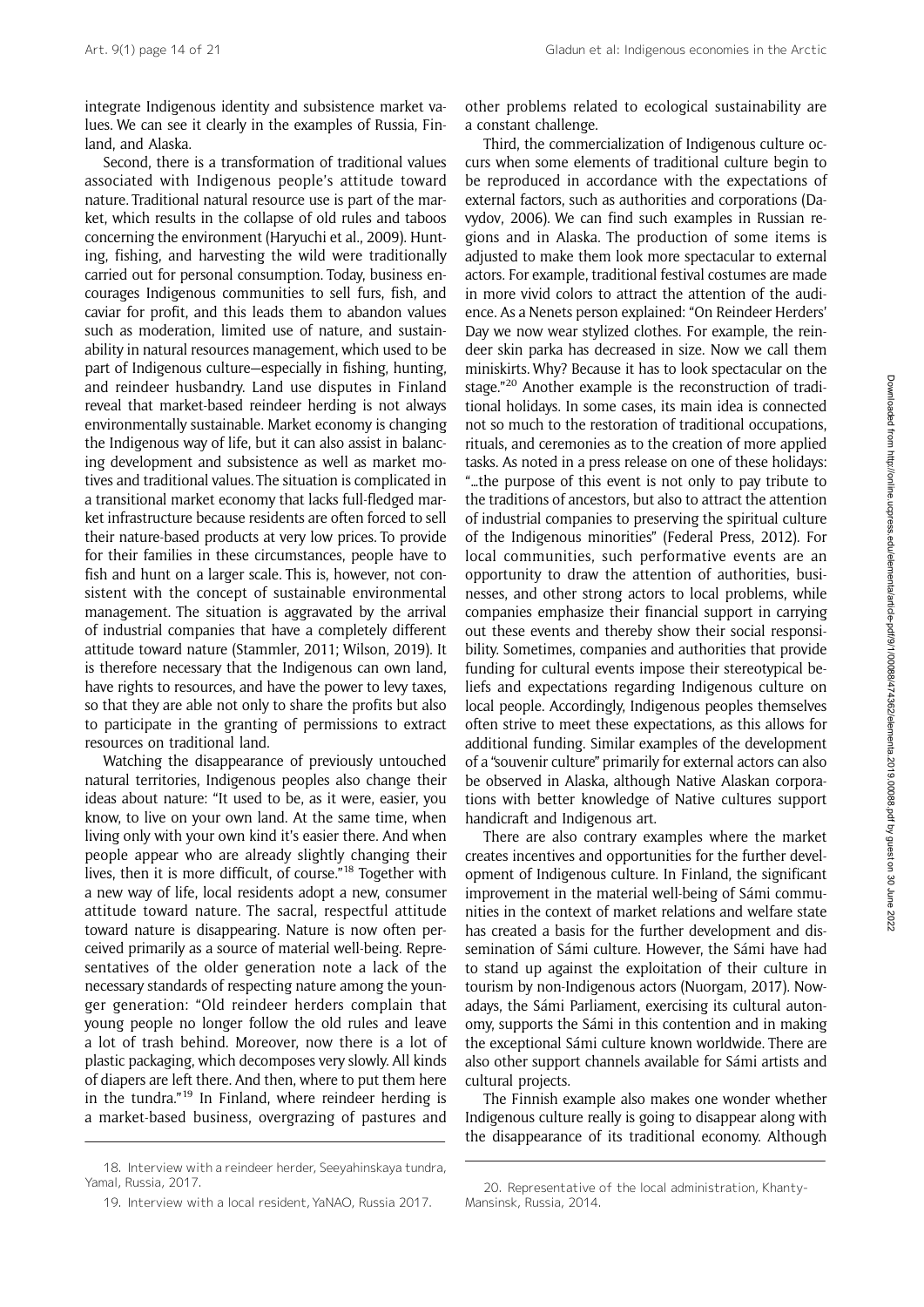only about 10% of the small Sámi population are reindeer herders, Sámi culture is experiencing a notable revival. Sámi culture is modernizing, but great efforts are made to render it faithful to its traditions. It is not always easy, and Sámi artists recognize the dilemma between the collective rights of the Indigenous and individual rights as part of the intellectual property rights system. However, the current cultural revival does not make the risk of losing the reindeer herding economy any less significant.

Subsistence-based economies focus on hunting, fishing, gathering, and trapping of local natural resources. The predominant identifying attribute of such economies is their dynamic and adaptive nature—they change over time and in accordance with fluctuations in the annual and seasonal resource base. The adaptive strategies of hunter-gatherers are not merely economic or material but also include a social and spiritual order which reflects the intensity of these societies' reliance on and identification with the "natural world" (Nelson, 1983). The structure of a subsistence-based economy includes specific strategies for harvesting, distributing, and consuming resources. Although these strategies can be perceived as economic, they are intertwined with the associated cultural and spiritual characteristics of the societies in which they occur (Ellanna and Wheeler, 1989).

For example, the use of modern Western technology and the integration of cash into subsistence-based economic systems are adaptive strategies and in no way reject cultural values related to hunting, fishing, trapping, or gathering. Instead, they provide the means to cope with new demographic, economic, political, and cultural conditions. Wolfe and Ellanna (1983) note that all subsistencebased economic systems in Alaska make use of cash and modern technology despite their fundamental reliance on local resource extraction. The Human Rights Committee of the UN has also recognized that the modernization of Indigenous economy does not deprive the Indigenous of the protection of Indigenous rights (Länsman et al. v. Finland).

#### Conclusion

Today's Indigenous economies are often mixed economies in which subsistence production continues to play a considerable role. Subsistence activities such as fishing, hunting, gathering, and reindeer herding make meaningful contributions to the economic and, most of all, social welfare of Indigenous communities in the Arctic states. By understanding the role of traditional Indigenous economies in the sustainability of the region, development may be planned to enhance this important economic base.

Considering the different types of Indigenous economies and decision making, the focus should be placed not on their economic importance but, rather, on fostering Indigenous traditions, knowledge, and culture. Placing the social dimension at the center of the sustainable development of the Arctic regions, the governments may opt to support Indigenous communities economically and thereby enable the reinstatement of their vital social institutions and traditions, which historically have played a key role.

The Arctic countries share concerns about both sustaining Indigenous traditions and cultures and promoting new economic policies, which are interdependent on Indigenous traditional economies. It is crucially important for the Arctic countries that Indigenous-related laws, economic programs, and state support measures are sensitive to the sustainability of Indigenous economies and provide efficient measures to also sustain their traditional way of life, as it contributes to the sustainability of the whole planet.

We discern several main scenarios for the development of Indigenous economies. The Russian case is an example of a combination of governmental paternalism regarding the economic activity of Indigenous peoples and an attempt to preserve traditional culture. Governmental subsidies and compensatory measures are used as the main instruments. Market incentives cannot be employed owing to a lack of the necessary market infrastructure. In addition, a strong dependence of Indigenous peoples on more powerful actors (state and corporations) leads to the distortion of market incentives. Finland represents successful market expansion and the consequent transformation of traditional culture. The household culture of the Sami has undergone substantial changes compared to the traditional way of life of the Russian Nenets. Concurrently, the achieved level of material well-being has created opportunities for further autonomous development of Sami culture in modern conditions. For a long time, Finland has endorsed the equality of its citizens in a welfare state and in market economy conditions, where economies and livelihoods are not subsidized based on indigeneity. With its limited budget, the Sámi Parliament is a weak sign of a new policy aimed to support Indigenous cultures based on cultural autonomy. This new policy, however, revealed old tensions behind the veil of equality and brought up old disputes and historical wrongdoings, which still cause mistrust toward Finnish authorities among the Sámi population. Although there are strong Indigenous market actors, the absence of land rights has resulted in friction between the Sámi and industrial projects, from which the Sámi do not gain economically. Alaska is an intermediate case with very divergent models of Indigenous development. Finland and Russia are characterized by a combination of market relations, governmental paternalism, and support strategies. Governments of different levels (state, regional, and municipal) and operating companies officially support Indigenous cultures, but the quality of life is relatively low because traditional activities are not economically viable and economic profit may not be entirely compatible with traditional values. On the other hand, subsistence economy survives partly because of support from these market actors and partly because of family traditions. The traditions and values of subsistence have been handed down from generation to generation through religious beliefs, folklore, traditional customs, and social customs and practices. The traditional mechanism of transmitting social experience from senior to junior has ensured the unity of values and provided behavioral guidelines. Furthermore, the traditional economies of Indigenous peoples have laid down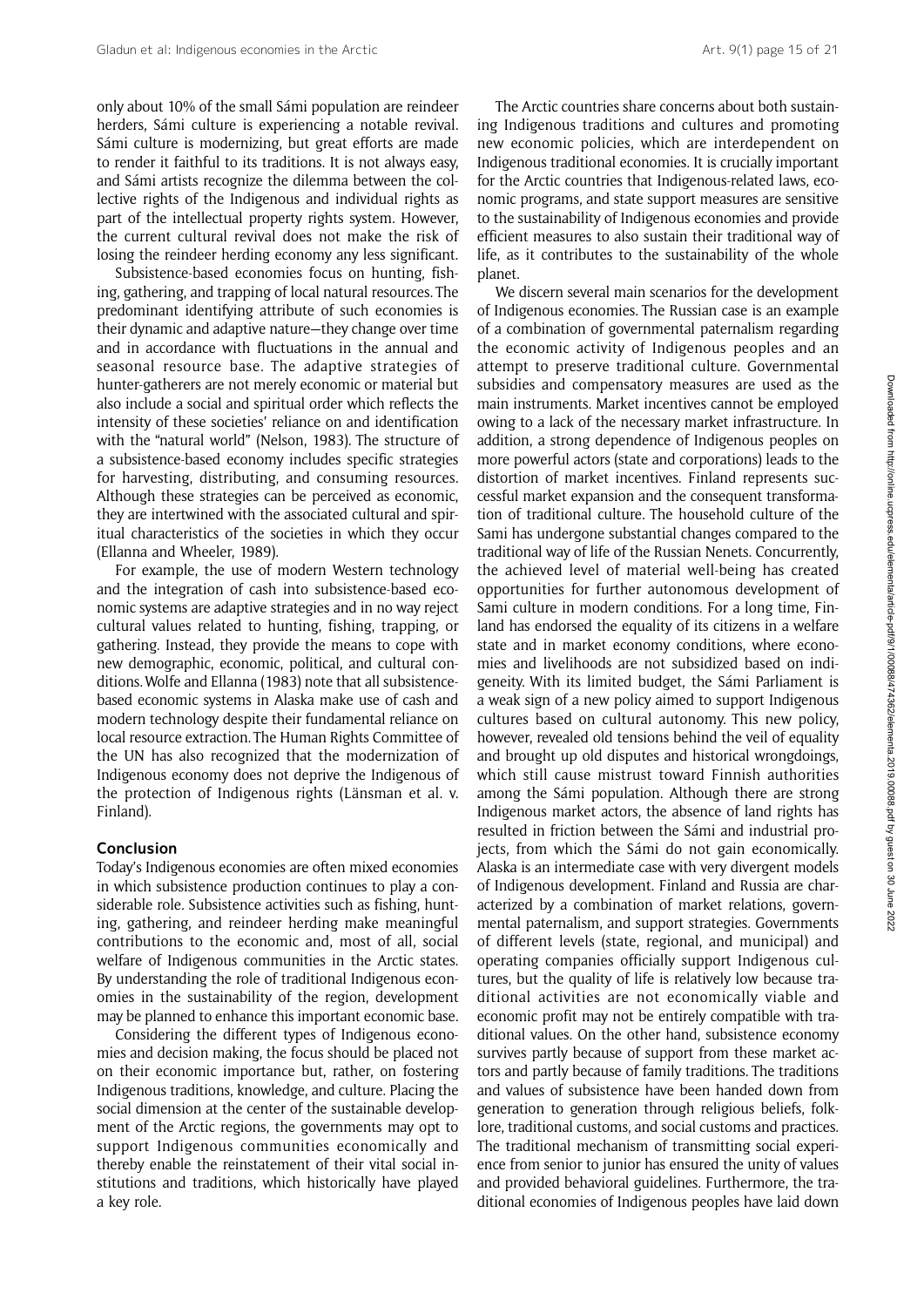the basic rules governing people's behavior in a harsh natural environment for centuries and determined the likelihood of their survival and adaptation.

In general, the natural, social, economic, and cultural dimensions of the traditional Indigenous way of life have changed considerably in the Arctic Russia, United States, and Finland. Indigenous communities are thus forced to adapt to new circumstances associated with the transformation of their economic and cultural life. The success of this adaptation depends on their ability to combine subsistence, traditional practices, and market opportunities.

#### Acknowledgment

The authors would like to acknowledge the unique opportunity to collaborate and conduct the research provided by the Fulbright Arctic Initiative.

#### Funding

One of the authors is partly supported by a EU-funded Horizon project JUSTNORTH, nro SEP-210597637 at the University of Lapland and EU-funded Erasmus+ project: 3IPEP: Legal Challenges in International Investments: Indigenous Peoples and Environmental Protection FROI-KA203-048164.

## Author contributions

Contributed to conception and design: EG, ST, SN-H. Contributed to acquisition of data: EG, ST, SN-H.

Contributed to analysis and interpretation of data: EG, ST, SN-H.

Contributed to drafting this article or revising it critically: EG, ST.

Final approval of the version to be published: EG.

## References

- AFES Report MP. 2015. School of natural resources and extension. Fairbanks, AK: University of Alaska.
- Aikio-Puoskari, U. 2007. Education in Sami as a part of Finnish Elementary School. In Finnish: Saamelaisopetus osana suomalaista peruskoulua—kielenvaihdoksen vai revitalisaation edistäjä. Mémoires de la Société Finno-Ougrienne 253. Helsinki, Finland: 73–84. Available at [https://www.sgr.fi/sust/](https://www.sgr.fi/sust/sust253/sust253_aikiopuoskari.pdf) [sust253/sust253\\_aikiopuoskari.pdf.](https://www.sgr.fi/sust/sust253/sust253_aikiopuoskari.pdf) Accessed 20 November 2019.
- The Alaska Federation of Natives. 2019. Alaska: Official website. Available at [https://www.nativefederation.](https://www.nativefederation.org/alaska-native-peoples/) [org/alaska-native-peoples/](https://www.nativefederation.org/alaska-native-peoples/). Accessed 10 October 2019.
- Alaska Native Corporations: A Status Report. 1977. Anchorage municipal libraries. Anchorage, AK: Z. J. Loussac Library.
- Alaska Native Language Center. 2019. Available at <https://www.uaf.edu/anlc/languages.php> Accessed 10 May 2020.
- Allard, C. 2015. Law on reindeer husbandry from the Nordic perspective. In Swedish: Renskötselrätt i nordisk belysning. Gothenburg, Sweden: Makadam Publishing.
- Anders, G. 1983. The role of Alaska native corporations in the development of Alaska. Development and Change 14(4): 555–575.
- Asch, MI. 1983. Dene self-determination and the study of hunter gatherers in the modern world, in Leacock, E, Lee, R eds., Politics and history in band societies. Cambridge, UK: Cambridge University Press: 347–371.
- Aslaksen, I, Dallmann, W, Holen, DL, Høydahl, E, Kruse, J, Poppel, B, Stapleton, M, Turi, EI. 2008. Interdependency of subsistence and market economies in the Arctic, in Glomsrod, S, Duhaime, G, Aslaksen, L eds., The economy of the North. Oslo– Kongsvinger, Norway: Statistisk sentralbyre-Statistics: 75–98.
- Behnke, SR. 1982. Wildlife utilization and the economy of Nondalton. Division of subsistence. Alaska Department of Fish and Game, Technical Paper No. 47.
- Berger, ThR. 1985. Village Journey: The report of the Alaska native review commission. New York, NY: Hill and Wang.
- Bockstoce, JR, Botkin, DB. 1980. The historical status and reduction of the Wester Arctic bowhead (Balaena mysticetus) population by the pelagic whaling industry, 1848–1914. Report to National Marine Fisheries Service by the Old Dartmouth Historical Society.
- Brännström, M. 2017. Forestry and reindeer herding on the same land: A legal study on ownership right and right for reindeer herding. In Swedish: Skogbruk och renskötsel på samma mark: En rättsvetenskaplig studie av äganderätten och renkötskelrätten. Umeå, Sweden: Umeå University.
- Brascoupé, S. 1993. Strengthening traditional economies and perspectives, in sharing the harvest, the road to self-reliance: Report of the national round table on aboriginal economic development and resources. Ottawa, Canada: Minister of Supply and Services: 101.
- Bunikowski, D. 2015. The right of indigenous peoples to their own law. Retfaerd 2017(2): 47-63. SSRN Electronic Journal. DOI: [http://dx.doi.org/10.2139/ssrn.](http://dx.doi.org/10.2139/ssrn.2725398) [2725398.](http://dx.doi.org/10.2139/ssrn.2725398)
- Bunikowski, D, Dillon, P. 2017. Arguments from cultural ecology and legal pluralism for recognising indigenous customary law in the arctic, in Heinamaki, L, Herrmann, TM eds., Experiencing and protecting sacred natural sites of Sámi and other indigenous peoples: The sacred arctic. Springer: 37–64.
- Burch, ES, Jr. 1975. Eskimo kinsmen: Changing family relationships in northwest Alaska. First edition. St. Paul, MN: West Pub. Co.
- BurnSilver, S, Boone, RB, Kofinas, GP, Brinkman, TJ. 2017. Modeling tradeoffs in a rural Alaska mixed economy: Hunting, working, and sharing in the face of economic and ecological change, in Hegmon, M ed., The give and take of sustainability: Archaeological and anthropological perspectives on tradeoffs. Cambridge, UK: Cambridge University Press: 52–83.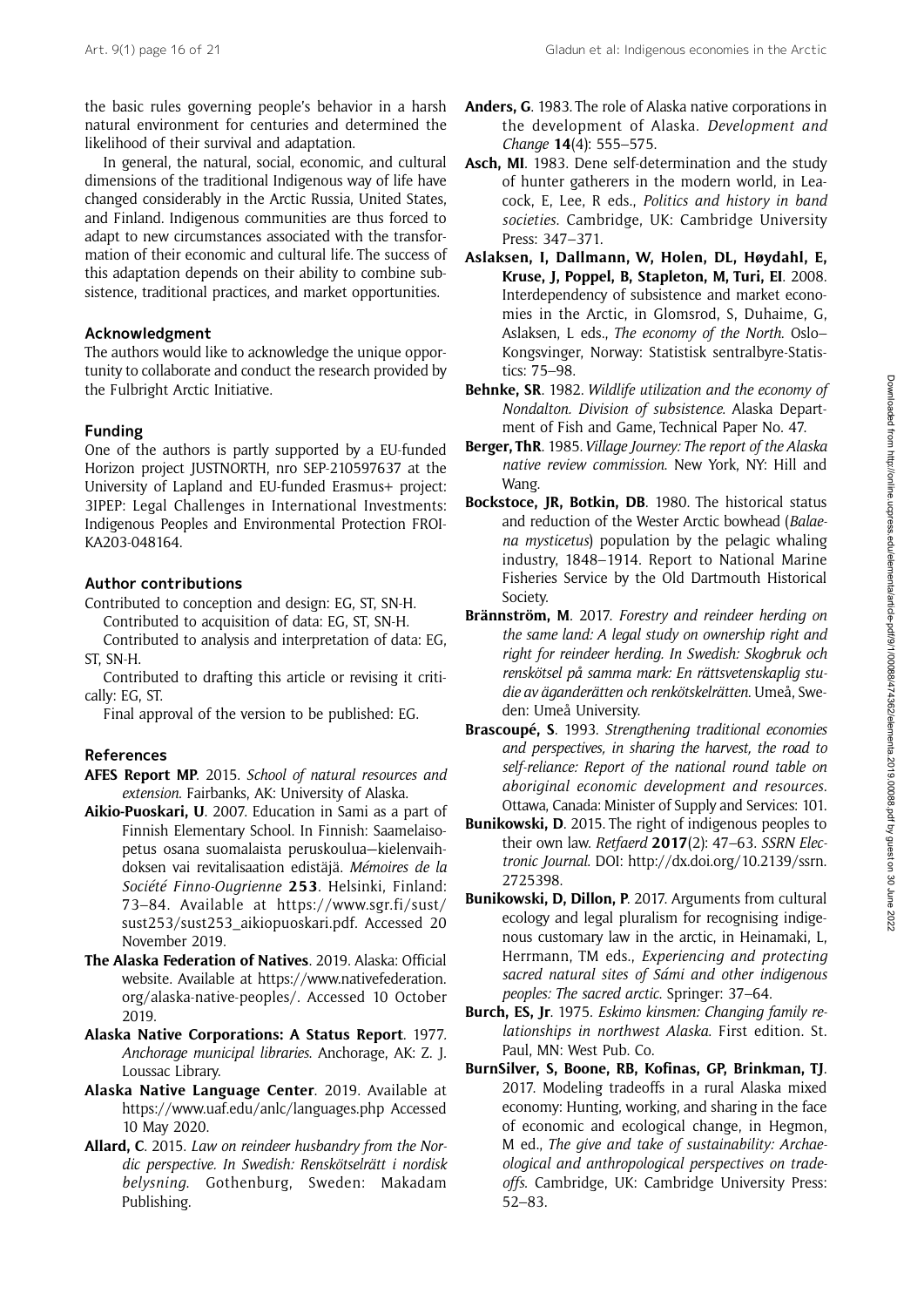- BurnSilver, S, Magdanz, J, Stotts, R, Berman, M, Kofinas, G. 2016. Are mixed economies persistent or transitional? Evidence using social networks from Arctic Alaska. American Anthropologist 118: 121–129.
- Case Länsman et al v. Finland. UN Human Rights Committee Communication No 511/1992 UNDOC CCPR/C/52/D/511/1992 (1994), Para 9.3. Available at [https://tbinternet.ohchr.org/\\_layouts/15/](https://tbinternet.ohchr.org/_layouts/15/treatybodyexternal/Download.aspx?symbolno=CCPR%2fC%2f52%2fD%2f511%2f1992&) [treatybodyexternal/Download.aspx?symbol no=](https://tbinternet.ohchr.org/_layouts/15/treatybodyexternal/Download.aspx?symbolno=CCPR%2fC%2f52%2fD%2f511%2f1992&) [CCPR%2fC%2f52%2fD%2f511%2f1992&.](https://tbinternet.ohchr.org/_layouts/15/treatybodyexternal/Download.aspx?symbolno=CCPR%2fC%2f52%2fD%2f511%2f1992&) Accessed 20 November 2019.
- Case, D, Voluck, A. 2012. Alaska natives and American laws. Fairbank, AK: University of Alaska Press.
- Clement, JP, Bengtson, JL, Kelly, BP. 2013. Managing for the future in a rapidly changing Arctic. A report to the President. Interagency Working Group on Coordination of Doemstic Energy Development and Permitting in Alaska (D.J. Hayes, Chair), Washington, DC, 59 p.
- Constitution of Finland 11.6.1999/731. Available at [https://www.finlex.fi/fi/laki/kaannokset/1999/](https://www.finlex.fi/fi/laki/kaannokset/1999/en19990731.pdf) [en19990731.pdf.](https://www.finlex.fi/fi/laki/kaannokset/1999/en19990731.pdf) Accessed 30 November 2019.
- Davydov, V. 2006. Cultural authenticity and indigenous peoples: Institutional processes and identity politics. Journal of Sociology and Social Anthropology 9(3): 93–109. In Russian: Давыдов В. 2006. Культурная аутентичность и коренные народы: институциональные процессы и политика идентичности. Журнал социологии и социальной антропологии. 9(3): 93–109.
- Detter, G. 2017a. Economy of reindeer herding in Yamal: Problems and opportunities. Scientific Bulletin of Yamalo-Nenets Autonomous Okrug 97: 4-16. In Russian: Деттер, Г. Ф. 2017. Экономика северного оленеводства Ямала: проблемы и возможности. Научный вестник Ямало-Ненецкого автономного округа 97: 4–16.
- Detter, G. 2017b. Models of development of resources and territories of Yamalo-Nenets Autonomous Okrug. Arctic and North 26: 98–116. In Russian: Деттер, Г. 2017. Модели освоения ресурсов и территорий Ямало-Ненецкого автономного округа. Арктика и Север 26: 98–116.
- Dinero, SC. 2003. Analysis of a "Mixed Economy" in an Alaskan Native Settlement: The Case of Arctic village. Canadian Journal of Native Studies XXIII(1): 135–164.
- Elias, PD. 1995. Northern economies, in Elias, PD ed., Northern aboriginal communities: Economies and development. North York, ON: Captus Press: 8.
- Elias, PD. 1997. Models of aboriginal communities in Canada's North. International Journal of Social Economics 24(11): 1241–1255.
- Ellanna, LJ, Wheeler, PC. 1989. Wetlands and subsistence-based economies in Alaska, U.S.A. Arctic and Alpine Research 21(4): 329–340.
- Eriksson, B. 2014. Report on reindeer herding as a livelihood. BENERIK Consulting Company, Boden, Sweden (in Swedish). Available at [https://www.pajala.](https://www.pajala.se/Documents/PUAB/Rapporter/140601%20Renn%C3%A4ringen%20officiell%20slutrapport%20ver%202.0.pdf) [se/Documents/PUAB/Rapporter/140601%20Renn](https://www.pajala.se/Documents/PUAB/Rapporter/140601%20Renn%C3%A4ringen%20officiell%20slutrapport%20ver%202.0.pdf)

[%C3%A4ringen%20officiell%20slutrapport% 20ver](https://www.pajala.se/Documents/PUAB/Rapporter/140601%20Renn%C3%A4ringen%20officiell%20slutrapport%20ver%202.0.pdf) [%202.0.pdf](https://www.pajala.se/Documents/PUAB/Rapporter/140601%20Renn%C3%A4ringen%20officiell%20slutrapport%20ver%202.0.pdf). Accessed 20 November 2019.

- Federal Press. 2012. Indigenous inhabitants of Yamal and Ugra will conduct ancestral rite. Available at [http://](http://fpold.fedpress.ru/news/society/news_society/korennye-zhiteli-yamala-i-yugry-provedut-obryad-predkov) [fpold.fedpress.ru/news/society/news\\_society/](http://fpold.fedpress.ru/news/society/news_society/korennye-zhiteli-yamala-i-yugry-provedut-obryad-predkov) [korennye-zhiteli-yamala-i-yugry-provedut-obryad](http://fpold.fedpress.ru/news/society/news_society/korennye-zhiteli-yamala-i-yugry-provedut-obryad-predkov)[predkov.](http://fpold.fedpress.ru/news/society/news_society/korennye-zhiteli-yamala-i-yugry-provedut-obryad-predkov) Accessed 20 November 2019.
- Feit, HA. 1986. The future of hunters within nation-states: Anthropology and the James Bay Crée, in Leacock, E, Lee, R eds., Politics and history in band societies. Cambridge, MA: Cambridge University Press: 373–411.
- Fienup-Riordan, A. 1983. The Nelson Island Eskimo: Social structure and ritual distribution. Alaska: Pacific University Press.
- Fienup-Riordan, A.1986. When our bad season comes: A cultural account of subsistence harvesting & harvest disruption on the Yukon Delta. Anchorage, AK: Alaska Anthropological Association.
- Filant, K. 2016. On the formation of territories of traditional nature use of indigenous peoples of the North in the Yamal-Nenets Autonomous Okrug. Problems of Modern Science and Education 39(81): 83–92. Available at http://www.arctic89.ru/wp-content/ uploads/2017/02/Об-образовании-ТТП.pdf. Accessed 20 November 2019. In Russian: Филант, К. 2016. Об образовании территорий традиционного природопользования коренных малочисленных народов Севера в Ямало-Ненецком автономном округе. Проблемы современной науки и образования 39(81): 83–92.
- Filant, K. 2017. Features of legal regulation of reindeer husbandry. Scientific Bulletin of Yamal-Nenets Autonomous Okrug 4(97): 17–27. In Russian: Филант, К. 2017. Особенности правового регулирования Северного оленеводства. Научный вестник Ямало-ненецкого автономного округа 4 (97): 17–27.
- Finland. 1990. Act on Reindeer Husbandry, The Act of 1990/848. Available at<https><://><www><.><finlex><.><fi></><en></> <laki></><kaannokset></1990/><en>[19900848\\_20000054.](19900848_20000054.) [pdf.](pdf) Accessed 30 November 2019.
- Finland. 1994. HE 248/1994 vp. Bill of the Government to the Parliament on Sami Cultural Autonomy (Hallituksen esitys eduskunnalle saamelaisten kulttuuriitsehallintoa koskevien säännösten ottamisesta Suomen Hallitusmuotoon ja muuhun lainsäädäntöön. Helsinki 1994). Available at [https://www.finlex.fi/](https://www.finlex.fi/fi/esitykset/he/1994/19940248?search%5Btype%5D=pika&search%5Bpika%5D=248%2F1994) [fi/esitykset/he/1994/19940248?search%5Btype%](https://www.finlex.fi/fi/esitykset/he/1994/19940248?search%5Btype%5D=pika&search%5Bpika%5D=248%2F1994) [5D=pika&search%5Bpika%5D=248%2F1994](https://www.finlex.fi/fi/esitykset/he/1994/19940248?search%5Btype%5D=pika&search%5Bpika%5D=248%2F1994). Accessed 30 November 2019.Finland. 1995. Act on Sami Parliament 974/1995. Available at [https://](https://www.finlex.fi/fi/laki/kaannokset/1995/en19950974.pdf) [www.finlex.fi/fi/laki/kaannokset/1995/en19950](https://www.finlex.fi/fi/laki/kaannokset/1995/en19950974.pdf) [974.pdf.](https://www.finlex.fi/fi/laki/kaannokset/1995/en19950974.pdf) Accessed 30 November 2019.
- Finland. 1998. Act on Elementary School 1983/ Now Act on Elementary Education 21.8.1998/628. Available at [https://www.finlex.fi/fi/laki/ajantasa/1998/](https://www.finlex.fi/fi/laki/ajantasa/1998/19980628?search%5Btype%5D=pika&search%5Bpika%5D=peruskoululaki) [19980628?search%5Btype%5D=pika&search%](https://www.finlex.fi/fi/laki/ajantasa/1998/19980628?search%5Btype%5D=pika&search%5Bpika%5D=peruskoululaki) [5Bpika%5D=peruskoululaki.](https://www.finlex.fi/fi/laki/ajantasa/1998/19980628?search%5Btype%5D=pika&search%5Bpika%5D=peruskoululaki) Accessed 30 November 2019.
- Finland. 2003. Sámi Language Act, The Act of December 15, 2003/1686. Available at [https://www.finlex.fi/](https://www.finlex.fi/fi/laki/kaannokset/2003/en20031086.pdf)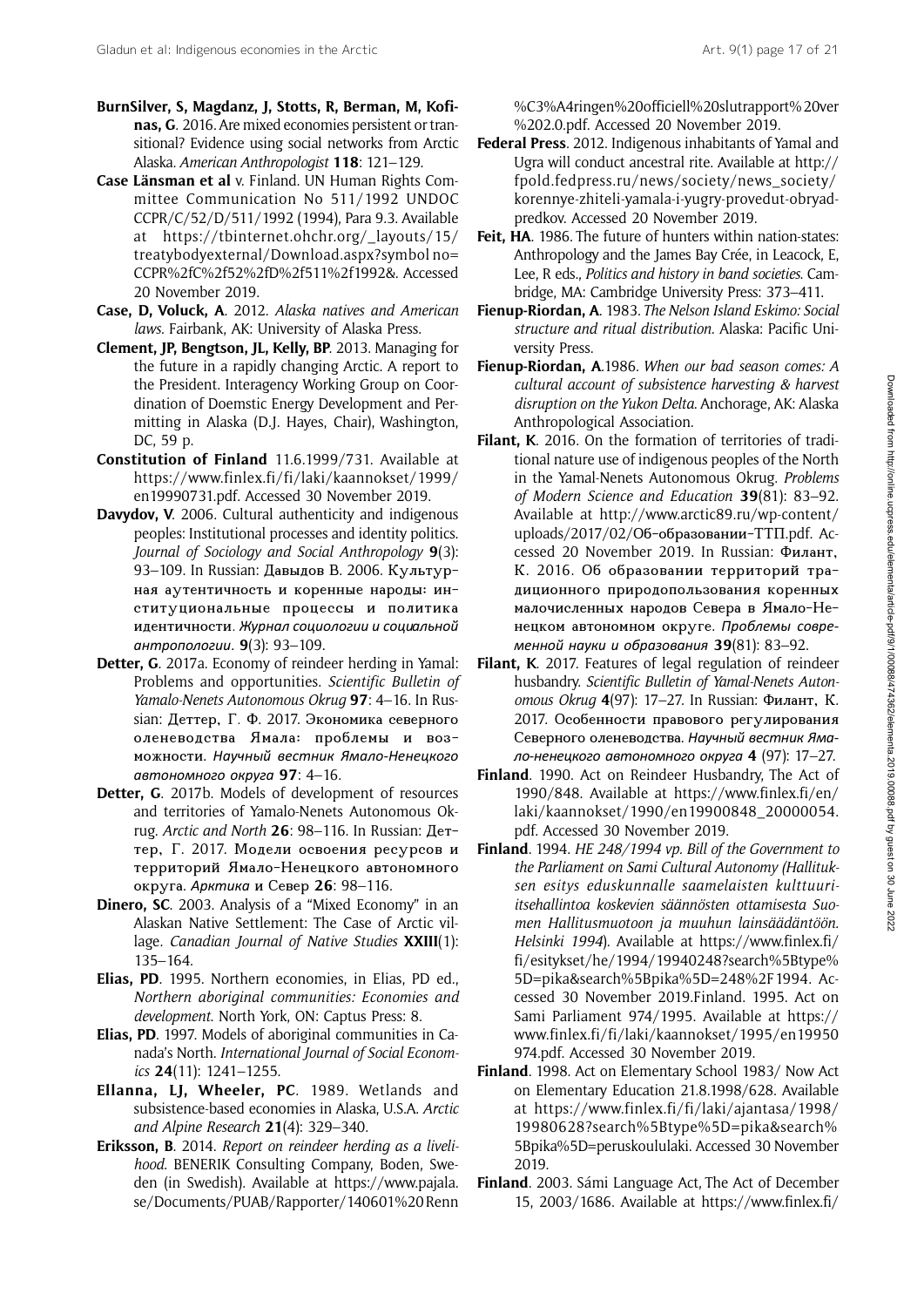[fi/laki/kaannokset/2003/en20031086.pdf](https://www.finlex.fi/fi/laki/kaannokset/2003/en20031086.pdf). Accessed 30 November 2019.

- Finland. 2009. Act on Game Husbandry 27.2.2009/105. Available at [https://www.finlex.fi/fi/laki/ajantasa/](https://www.finlex.fi/fi/laki/ajantasa/2011/20110158) [2011/20110158.](https://www.finlex.fi/fi/laki/ajantasa/2011/20110158) Accessed 30 November 2019.
- Finland. 2016–2019. The Plan for Action and Budget Plan, in Finnish: Saamelaiskäräjien toimintaohjelma ja taloussuunnitelma. Available at [https://www.same](https://www.samediggi.fi) [diggi.fi](https://www.samediggi.fi). Accessed 30 November 2019.
- Fow, SJ. 2012. The Arctic sustainability principle. Vermont Journal of Environmental Law 13(3): 537–551.
- Gladun, E, Chebotarev, G. 2015. Participation of the Northern indigenous peoples in the management of the Russian Arctic territories and its legal protection. The NISPAcee Journal of Public Administration and Policy VIII(1): 111–133.
- Gladun, E, Zakharova, O. 2020. Environmental perceptions and values of the Russian Northern indigenous peoples, in Bunikowski, D, Hemmings, AD eds., Philosophies of polar law. Routledge: 172–186.
- Glomsrod, S, Duhaime, G, Aslaksen, I eds. 2015. The economy of the north. Oslo–Kongsvinger: Statistisk sentralbyr<sup>[]</sup> - Statistics Norway.
- Goldsmith, S, Hull, T, Reeder, B. 1984. Alaska's economy since statehood: The ISER MAP economic data base. Alaska Review of Social and Economic Conditions 21  $(1): 1-36.$
- Guttorm, J. 2017. Sami Autonomy in Finland, in Finnish: Saamelaisten itsehallinto Suomessa. Rovaniemi, Finland: University of Lapland.
- Haataja, A, Sammallahti, P. 2017. Land burning in the wind. A story on Lapland, icy sea and the Sámi people, in Finnish: Tuulessa roihuaa maa. Kertomus Lapista, jäisestä merestä ja Saamen kansasta. Tammi.
- Haryuchi, S, Filant, K, Antonov, I. 2009. Social norms of indigenous peoples of the North of Russia. Ceremonies, customs, rituals, traditions, myths, norms, legal rules. UNITY. In Russian: Харючи С., Филант К., Антонов И. 2009. Социальные нормы коренных малочисленных народов Севера России. Обряды, обычаи, ритуалы, традиции, мифы, нормы морали, нормы права. ЮНИТИ.
- Heaton, JW. 2012. Athabascan Village Stores: Subsistence Shopping in Interior Alaska, 1850–1950. Western Historical Quarterly 43(2): 133-155.
- Heinämäki, L. 2017. Rights of the Sami in Finland. In Finnish: Saamelaisten oikeudet Suomessa, in Heinämäki, L, Allard, C, Kirchner, S, Xanthaki, A, Valkonen, S, Mörkenstam, U, Bankes, N, Ruru, J, Gilbert, J, Selle, P, Simpson, A, Olsén, L. Realization of the Rights of the Sami—International comparative research. In Finnish: Saamelaisten oikeuksien toteutuminen: kansainvälinen oikeusvertaileva tutkimus. Prime Minister's Office: 22–85.
- Holopainen, H. 2016. No permanent wolf pacts in Lapland – The exact number of wolves is a mystery. In Finnish: Lapissa ei vakituisia susilaumoja – hukkien tarkka määrä mysteeri. Yle Saame 11.1.2016. Available at [https://yle.fi/uutiset/3-8580788.](https://yle.fi/uutiset/3-8580788) Accessed 20 November 2019.
- Hopson, E. 1976. Mayor Eben Hopson's testimony before the Berger inquiry. Available at [http://ebenhopson.com/](http://ebenhopson.com/the-berger-speech/) [the-berger-speech/](http://ebenhopson.com/the-berger-speech/). Accessed 20 November 2019.
- Hosmer, BC. 1999. American Indians in the Marketplace: Persistence and Innovation among the Menominees and Metlakatlans, 1870–1920. Lawrence, KS: The University Press of Kansas.
- Hunn, ES. 1999. The value of subsistence, in Nazarea, VD ed., Ethnoecology: Situated knowledge/located lives. Tucson, AZ: University of Arizona Press: 31.
- Huntington, HP. 1992. Wildlife management and subsistence hunting in Alaska. London, UK: Belhaven Press.
- Huskey, L. 2005. Challenges to economic development: Dimensions of "remoteness" in the North. Polar Geography 29(2): 119–125.
- ICC. 1992. Principles and elements for a comprehensive arctic policy. Montreal, Canada: Centre for Northern Studies and Research.
- Indigenous Economies. 2011. Theories of subsistence and women: Exploring the social economy model for indigenous governance. American Indian Quarterly 35(2): 215–240.
- International Covenant on Civil and Political Rights. 1976. Available at [https://www.ohchr.org/EN/](https://www.ohchr.org/EN/ProfessionalInterest/Pages/CCPR.aspx) [ProfessionalInterest/Pages/CCPR.aspx](https://www.ohchr.org/EN/ProfessionalInterest/Pages/CCPR.aspx). Accessed 20 November 2019.
- International Labor Organization. 1989. Indigenous and Tribal Peoples Convention No. 169. Available at [https://www.ilo.org/dyn/normlex/en/f?p=](https://www.ilo.org/dyn/normlex/en/f?p=NORMLEXPUB:12100:0::NO::P12100_ILO_CODE:C169) [NORMLEXPUB:12100:0::NO::P12100\\_ILO\\_CODE:](https://www.ilo.org/dyn/normlex/en/f?p=NORMLEXPUB:12100:0::NO::P12100_ILO_CODE:C169) [C169.](https://www.ilo.org/dyn/normlex/en/f?p=NORMLEXPUB:12100:0::NO::P12100_ILO_CODE:C169) Accessed 20 November 2019.
- Inuit Circumpolar Council. Official website. Available at <https://www.inuitcircumpolar.com/>. Accessed 20 November 2019.
- Joona, J. 2019. Immemorial Right-Research on the original land and water rights in Lapland. In Finnish: Ikimuistoinen oikeus—tutkimus Lapin alkuperäisistä maa- ja vesioikeuksista. Juridica Lapponica 46: University of Lapland.
- Kassam, KA. 2004. Hunting, subsistence, in Nuttall, M ed. , Encyclopedia of the Arctic. New York, NY: Routledge: 65–80.
- Kibenko, VA, Sukhova, EA, Zuev, SM. 2017. Socioeconomic factors of the nomadic population of the Yamal-Nenets Autonomous Okrug. Bulletin of Tyumen State University: Socio-economic and Legal Studies 3(3): 33–44. Кибенко, В.А., Сухова, Е.А., Зуев, С.М. 2017. Социально-экономические факторы жизнедеятельности кочевого населения Ямало-Ненецкого автономного округа. Вестник ТюмГУ: Социально-экономические и правовые исследования Том 3(3): 33–44.
- Knapp, G. 2012. An introduction to the economy of Alaska. Available at [https://iseralaska.org/static/legacy\\_](https://iseralaska.org/static/legacy_publication_links/presentations/2012_02-Introduction_to_Economy_of_Alaska.pdf) [publication\\_links/presentations/2012\\_02-Intro](https://iseralaska.org/static/legacy_publication_links/presentations/2012_02-Introduction_to_Economy_of_Alaska.pdf) duction to Economy of Alaska.pdf. Accessed 4 November 2019.
- Kofinas, G, BurnSilver, SB, Magdanz, J, Stotts, R, Okada, M. 2016. Subsistence sharing networks and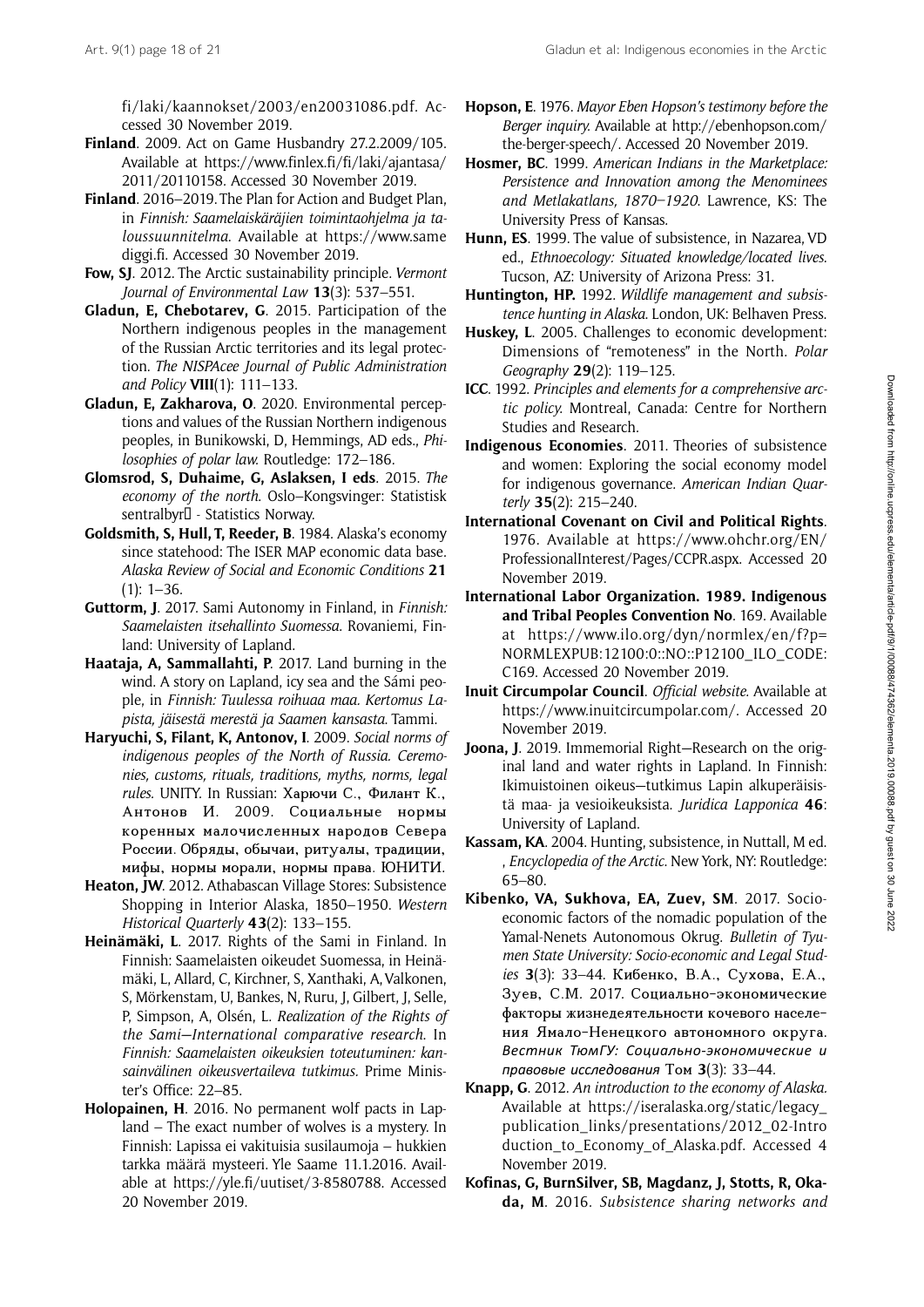cooperation: Kaktovik, Wainwright, and Venetie. Alaska: BOEM Report 2015-023.

- Kortesalmi, JJ. 2008. The Birth and Development of Reindeer Herding in Finland. In Finnish: Poronhoidon synty ja kehitys Suomessa. SKS.
- Krupnik, I. 1989. Arctic adaptations: Native whalers and reindeer herders of Northern Eurasia. Hanover and London: Published by University Press of New England.
- Kuokkanen, RJ. 2006. The logic of the gift: Reclaiming indigenous peoples' philosophies, in Botz-Bornstein, T, Hengelbrock, J eds., Re-ethnicizing the minds? Amsterdam, the Netherlands: RODOPI: 251–271.
- Kuokkanen, RJ. 2011. Indigenous economies, theories of subsistence, and women: Exploring the social economy model for indigenous governance. American Indian Quarterly 35(2): 215–240.
- Kuokkanen, RJ. 2019. Restructuring relations: Indigenous self-determination, governance and gender. Oxford University Press.
- Kvale, S. 1996. Interviews: An introduction to qualitative research interviewing. Thousand Oaks, CA: Sage.
- Kyllönen, S, Colpaert A, Heikkinen, H, Jokinen, M, Kumpula, J, Marttunen, M, Muje, K, Raitio, K. 2006. Conflict management as a means to sustainable use of natural resources. Silva Fennica  $40(4)$ : 687–728. Available at [https://www.researchgate.](https://www.researchgate.net/profile/Kumpula_Jouko) [net/profile/Kumpula\\_Jouko](https://www.researchgate.net/profile/Kumpula_Jouko). Accessed 30 November 2019.
- Langdon, SJ. 1986. Contradictions in Alaskan native economy and society, in Langdon, S ed., Contemporary Alaskan native economies. Lanham, MD: University Press of America: 29–46.
- Langdon, SJ. 1991. The integration of cash and subsistence in Southwest Alaskan Yup'ik Eskimo Communities, in Peterson, E, Matsuyama, T eds., Cash, commoditisation and changing foragers. Osaka, Japan: National Museum of Ethnology: 270–291.
- Larsen, JN, Fondahl, G. 2015. Arctic human development report: Regional processes and global linkages. Copenhagen, Denmark: Nordic Council of Ministers.
- Larsen, JN, Huskey, L. 2015. The Arctic economy in a global context, in Birgitta, EB, Paasche, JNLØ eds., The new arctic. Cham, Switzerland: Springer: 159–174.
- Larsen, SV, Bors, EK, Johannsdottir, L, Gladun, E, Gritsenko, D, Nysten-Haarala, S, Tulaeva, S, Sformo, T. 2019. A conceptual framework of arctic economies for policy‐making, research, and practice. Global Policy. DOI: [http://dx.doi.org/10.1111/](http://dx.doi.org/10.1111/1758-5899.12720) [1758-5899.12720.](http://dx.doi.org/10.1111/1758-5899.12720)
- Lasimbang, J. 2008. Indigenous peoples and local economic development Asia. Indigenous Peoples Pact (AIPP) 5: 42–45.
- Lavrillier, A, Gabyshev, S. 2017. An arctic indigenous knowledge system of landscape, climate, and human interactions: Evenki Reindeer Herders and Hunters. Fürstenberg/Havel: Kulturstiftung Sibirien.
- Lonner, TD. 2000. Subsistence as an economic system in Alaska: Theoretical and policy implications. Anchorage, AK: Alaska Department of Fish and Game.
- Martynova, E, Novikova, N. 2011. Tazovsky Nenets in terms of oil and gas development. IP AG Yakovlev. In Russian: Mapтыновa, E. Hовиковa, H. 2011. Taзовcкиe нeнцы в ycловияx нeϕтeгaзового оcвоeния. ИП AГ Яковлeв.
- Meeks, EV. 2003. The Tohono O'odham, wage labor, and resistant adaptation, 1900–1930. Western Historical Quarterly 34: 469–489.
- Mitchell, DG. 2001. Take my land, take my life. The story of congress's historic settlement of Alaska native claims, 1960–1971. Fairbanks, AK: University of Alaska Press.
- Nath, B. 2009. Environmental education and awareness: v. II, Encyclopedia of Life Support Systems. Oxford, UK: EOLSS.
- Nelson, RK. 1983. Make prayers to the raven. Chicago, IL: University of Chicago Press.
- News. 2018. Finland pays billionaire 400,000 euros in agricultural subsidies. Available at [https://yle.fi/](https://yle.fi/uutiset/osasto/news/finland_pays_billionaire_400000_euros_in_agricultural_subsidies/10126993) [uutiset/osasto/news/finland\\_pays\\_billionaire\\_](https://yle.fi/uutiset/osasto/news/finland_pays_billionaire_400000_euros_in_agricultural_subsidies/10126993) 400000 euros in agricultural subsidies/ [10126993](https://yle.fi/uutiset/osasto/news/finland_pays_billionaire_400000_euros_in_agricultural_subsidies/10126993) Accessed 30 November 2019.
- North Slope Borough-Department of Iñupiat History, Language and Culture. Available at [http://www.](http://www.north-slope.org/departments/inupiat-history-language-and-culture/ihlc-mission-statement) [north-slope.org/departments/inupiat-history](http://www.north-slope.org/departments/inupiat-history-language-and-culture/ihlc-mission-statement)[language-and-culture/ihlc-mission-statement.](http://www.north-slope.org/departments/inupiat-history-language-and-culture/ihlc-mission-statement)
- Novikova, N. 2013. Indigenous peoples of the Russian North and the oil and gas companies: Managing risk. Arctic: Ecology and Economy 3(11): 102-111. In Russian: Hовиковa, H. 2013. Kоpeнныe нapоды pоccийcкого Ceвepa и нeϕтeгaзовыe компaнии: пpeодолeниe pиcков. Apктикa: экология и экономикa 3: 102–111.
- Nuorgam, P. 2017. Wider Use of Traditional Sámi Dress in Finland: Discrimination against the Sámi? in Xanthaki, A, Valkonen, S, Heinämäki, L, Nuorgam, P eds., Indigenous peoples' cultural heritage: Rights, debates and challenges. Leiden, the Netherlands: Brill Nijhoff: 229–252.
- Nystén-Haarala, S. 2018. Arctic railway threatening reindeer herding. Retfaerd 2: 66–69.
- Official website of YaNAO. 2020. Available at [https://](https://www.yanao.ru/) [www.yanao.ru/](https://www.yanao.ru/) Accessed 10 May 2020.
- O'Neill, C. 2005. Working the Navajo Way: Labor and culture in the twentieth century. Lawrence, KS: The University Press of Kansas.Pickering, KA. 2000. Alternative economic activities, in Pickering, KA ed., Lakota culture, world economy. Lincoln, NE: University of Nebraska Press: 38.
- Polanyi, K, MacIver, RM. 1944. The great transformation. Boston, MA: Beacon Press.
- Policy Briefs. 2019. Fulbright Arctic Initiative. Available at [https://cies.org/sites/default/files/fulbright-arctic](https://cies.org/sites/default/files/fulbright-arctic-policy-brief.pdf)[policy-brief.pdf](https://cies.org/sites/default/files/fulbright-arctic-policy-brief.pdf).
- Poppel, B. 2006. Interdependency of subsistence and market economies in the Arctic, in Glomsrod, S, Duhaime, G, Aslaksen, I eds., The economy of the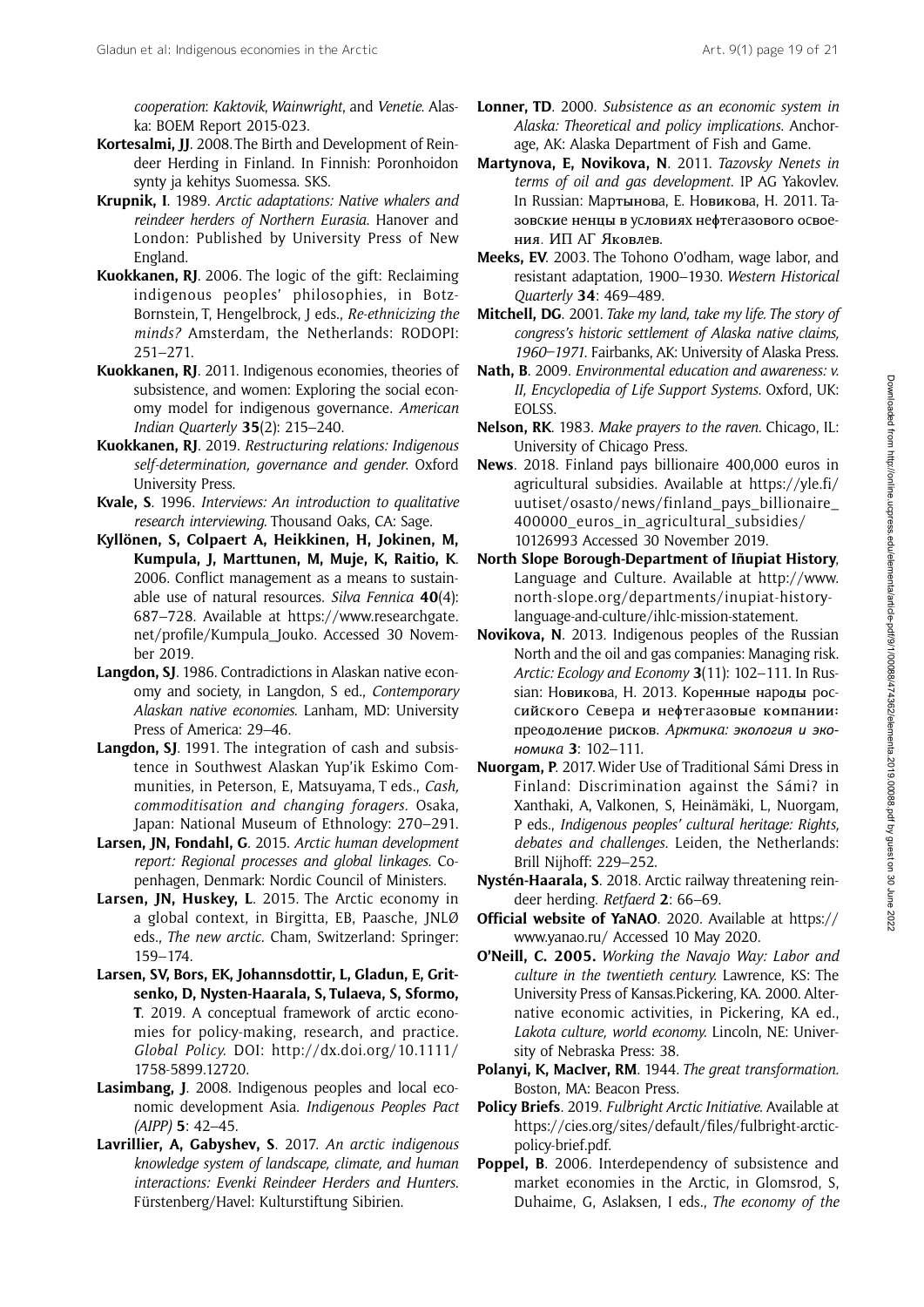North. Statistisk sentralbyre - Statistics Norway. Oslo–Kongsvinger: 65–80.

- Poppel, B, Kruse, J. 2010. The importance of a mixed cash- and harvest herding based economy to living in the Arctic – An analysis based on Survey of Living Conditions in the Arctic (SLiCA), in Møller, V, Huscka, D eds., Quality of life in the New Millenium: Advances in quality-of-life studies, theory and research. Springer Verlag: 6 (Social Indicators Research Series).
- Poppel, B, Kruse, J, Duhaime, G, Abryutina, L. 2007. Survey of living conditions in the Arctic: Results. Anchorage, AK: Institute of Social and Economic Research, University of Alaska Anchorage.
- Population in YaNAO. 2018. Salekhard. Russia: Official website of YaNAO administration. Available at [https://www.yanao.ru.](https://www.yanao.ru) Accessed 10 October 2019.
- Regional Alaska Native Corporations Status 40 Years after Establishment, and Future Considerations. 2012. Highlights of GAO-13-121, a report to congressional requesters. Available at [https://www.](https://www.gao.gov/assets/660/650857.pdf) [gao.gov/assets/660/650857.pdf](https://www.gao.gov/assets/660/650857.pdf). Accessed 10 October 2019.
- Reindeer Herders' Association. Official website. Available at [https://paliskunnat.fi/reindeer-herders](https://paliskunnat.fi/reindeer-herders-association/)[association/](https://paliskunnat.fi/reindeer-herders-association/) Accessed 10 October 2019.
- Rodgers, D. 2015. The depth of Russia. Oil, power and culture after socialism. New York, NY: Cornell University Press.
- Russian Federation. 1999. Federal law-82 of April 30, 1999, On guarantees of the rights of smallnumbered indigenous peoples of the Russian Federation. Available at [https://constitution.garant.ru/act/](https://constitution.garant.ru/act/right/180406/) [right/180406/](https://constitution.garant.ru/act/right/180406/). Accessed 10 October 2019.
- Russian Federation. 2000. Federal law-104 of July 20, 2000, On the general principles of organizing smallnumbered indigenous communities of the North, Siberia, and the Far East of the Russian federation. Available at<https://base.garant.ru/182356/>. Accessed 10 October 2019.
- Russian Federation. 2009. Concept of sustainable development of indigenous peoples of the North, Siberia and the Far East of the Russian Federation, The Act 132-R approved by the decree of the Government of February 4, 2009, In Russian: Концепция устойчивого развития коренных малочисленных народов Севера, Сибири и Дальнего Востока Российской Федерации, утверждена распоряжением Правительства РФ от 04.02.2009 № 132-р.
- Russian Federation. 2016. Yamalo-Nenets Law-34 of June 6, 2016, On On Reindeer Herding in the Yamalo-Nenets Autonomous Orkug. Available at [http://docs.cntd.ru/document/428583521.](http://docs.cntd.ru/document/428583521) Accessed 10 October 2019.
- The Sami Language. 2019. Available at [https://www.](https://www.samediggi.fi/sami-info/?lang=en) [samediggi.fi/sami-info/?lang=en](https://www.samediggi.fi/sami-info/?lang=en) Accessed 10 May 2020.
- The Sami Parliament, Inari. 2007. The Current Situation of traditional Sami livelihoods in Finland—Background for indicators of the Biodiversity Agreement.

In Finnish: Saamelaisten perinteisten elinkeinojen nykytilanne Suomessa – Biodiversiteettisopimuksen seurantaindikaattorien taustoitus. Available at [https://www.samediggi.fi/wp-content/uploads/](https://www.samediggi.fi/wp-content/uploads/2019/01/Perinteiset-saamelaiset-elinkeinot-2.pdf) [2019/01/Perinteiset-saamelaiset-elink einot-2.pdf.](https://www.samediggi.fi/wp-content/uploads/2019/01/Perinteiset-saamelaiset-elinkeinot-2.pdf) Accessed 10 October 2019.

- Shelden, K, Rugh, D. 1995. The bowhead whale, Balaena mysticetus: Its historic and current status. Marine Fisheries Review 57(3–4): 1–20.
- Sonnenfeld, J. 1957. Changes in subsistence among the Barrow Eskimo [dissertation]. Baltimore, MD: Geography, Johns Hopkins University.
- Stammler, F. 2005. Reindeer nomads meet the market: Culture, property and globalisation at the end of the land. Muenster, Germany: Litverlag.
- Stammler, F. 2011. Oil without conflicts. The anthropology of industrialization in Northern Russia, in Behrends, A, Reyna, S, Günther, S eds., Crude domination. An anthropology of oil. New York, NY: Berghahn Books: 243–269.
- Stigler, GJ. 1941. Production and distribution theories, 1870 to 1895. New York, NY: The Macmillan Company.
- Stuckenberger, N. 2007. Thin ice: Inuit traditions within a changing environment. First edition. Hanover, NH: Hood Museum of Art.
- Tuck, BH, Huskey, L. 1986. Economic growth and development strategies for rural Alaska: A time to reconsider, in Langdon, SJ ed., Contemporary Alaska native economies. Lanham, MD: University Press of America: 1–14.
- Tulaeva, S, Nysten-Haarala, S. 2019. Resource allocation in oil-dependent communities: Oil rent and benefit sharing arrangements. Resources 8: 86.
- Tysiachniouk, M, Henry, L, Lamers, M, Tatenhove, J. 2018. Oil and Indigenous people in sub-Arctic Russia: Rethinking equity and governance in benefit sharing agreements. Energy Research & Social Science 37: 140–152.
- Tysiachniouk, M, Tulaeva, S. 2017. Benefit-sharing arrangements between oil companies and indigenous people in Russian Northern Regions. Sustainability 9(8): 1326.
- United Nations. 2007. United Nations declaration on the rights of indigenous peoples. Available at [https://](https://www.un.org/development/desa/indigenouspeoples/declaration-on-the-rights-of-indigenous-peoples.html) [www.un.org/development/desa/indigenouspeoples/](https://www.un.org/development/desa/indigenouspeoples/declaration-on-the-rights-of-indigenous-peoples.html) [declaration-on-the-rights-of-indigenous-peoples.](https://www.un.org/development/desa/indigenouspeoples/declaration-on-the-rights-of-indigenous-peoples.html) [html.](https://www.un.org/development/desa/indigenouspeoples/declaration-on-the-rights-of-indigenous-peoples.html) Accessed 3 October 2019.
- United States of America. 1971. Public Law 92–203, approved December 18, 1971, Alaska Native Claims Settlement Act, 43 USC 1601–1624, 85 Stat. 688.
- Usher, P. 1998: The North: One land, two ways of life, in McCann, L, Gunn, A eds., Heartland and hinterland. A regional geography of Canada. Scarborough: 357–394.
- VanStone, JW. 1960. A successful combination of subsistence and wage economies on the village level. Economic Development and Cultural Change 8(2): 174–191.
- Williams, G. 1985. Population growth and migration in Alaska. Alaska Economic Trends 5(10): l–10.